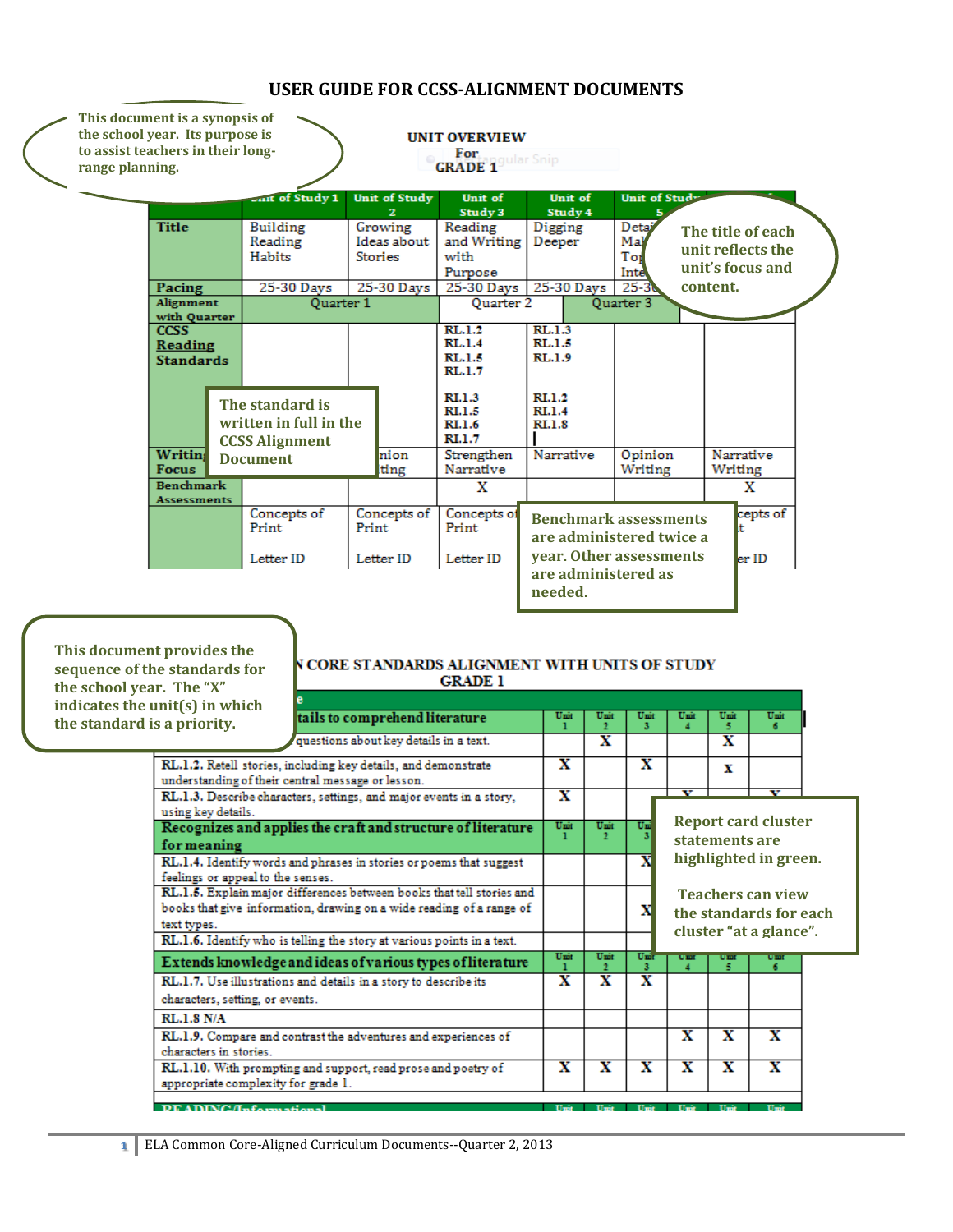#### **USER GUIDE FOR CCSS-ALIGNMENT DOCUMENTS**

Г

| Grade<br><b>Unit of Study</b><br><b>Unit Number</b><br><b>Reading Level</b><br><b>Selecting Text for</b><br>this Unit of Study<br>Pacing | <b>Reading/Languag</b><br>Reading and Writing with Purpose<br>Unit of Study 3<br>F-G-<br>Choose a combination of fiction and info<br>sentimental story being shared, a factual<br>piece of humor. Texts may be used acros:<br>30 Days<br><b>Essential Questions</b> | UNIT OF STUD<br><b>GRADE 1</b><br><b>Desired Resul</b> | <b>Why organize content into "Units of Study"?</b><br>Allows teachers to narrow the scope<br>of their teaching. The units provide a<br>consistent curriculum within a grade<br>level and across the district.<br>Gives teachers a "common language"<br>$\bullet$<br>thus making it easier to support one<br>another.<br><b>Prioritizes the standards into</b><br>$\bullet$<br>manageable time frames. |
|------------------------------------------------------------------------------------------------------------------------------------------|---------------------------------------------------------------------------------------------------------------------------------------------------------------------------------------------------------------------------------------------------------------------|--------------------------------------------------------|-------------------------------------------------------------------------------------------------------------------------------------------------------------------------------------------------------------------------------------------------------------------------------------------------------------------------------------------------------------------------------------------------------|
| out their purpose?                                                                                                                       | What are the reasons authors write stories?<br>2. What clues do authors use to help us figure<br>3. How can I express my opinion in writing?<br>ational and "Die Linear" octoblish the                                                                              |                                                        | 1. Authors write stories for a reason: to entertain, to<br>persuade or to inform.<br>2. Readers use clues to help determine the author's<br>purpose and to draw conclusions about what they read.<br>3. We can write with power, our words can make<br>readers change their thinking and actions. (i.e. writing<br>to advocate for a cause)                                                           |

sment *for* Learning

**The "Essential Questions" and "Big Ideas" establish the goals for the unit.**

| writing oamples                                                              |                                                                  |  |  |  |  |  |
|------------------------------------------------------------------------------|------------------------------------------------------------------|--|--|--|--|--|
| <b>Summative Assessment Suggestions</b>                                      |                                                                  |  |  |  |  |  |
| Benchmark As sessment System (reading level)                                 |                                                                  |  |  |  |  |  |
| Writing Sample with teacher-team developed rubric                            |                                                                  |  |  |  |  |  |
|                                                                              | <b>Academic Vocabulary</b>                                       |  |  |  |  |  |
| Coming soon, being developed with resources from MCREL                       |                                                                  |  |  |  |  |  |
|                                                                              |                                                                  |  |  |  |  |  |
|                                                                              |                                                                  |  |  |  |  |  |
| <b>Common Core Standards and Learning Targets</b>                            |                                                                  |  |  |  |  |  |
|                                                                              | (Student Learning Outcomes)                                      |  |  |  |  |  |
|                                                                              |                                                                  |  |  |  |  |  |
| <b>Priority Standards</b>                                                    | <b>Learning Targets/Outcomes</b>                                 |  |  |  |  |  |
| RL.1.4 Identify words and phrases in stories or poems                        | I can identify words or phrases in a text that relate to my      |  |  |  |  |  |
| that suggest feelings or appeal to the senses.                               | senses and feelings.                                             |  |  |  |  |  |
| RL.1.5 Explain major differences between books that                          | I can explain the differences between fiction and non-           |  |  |  |  |  |
| tell stories and books that give information, drawing on a<br>fiction texts. |                                                                  |  |  |  |  |  |
| wide reading of a range of text types.                                       |                                                                  |  |  |  |  |  |
| THE R. P. Lewis and constructions and features to be sets here.              | These was considered about September 22, Thereto, Indianapolisco |  |  |  |  |  |

# UNIT OF STUDY<br>GRADE 1

|                                |                                                                      | <b>Depth of Knowledge:</b><br><b>Cognitive Considerations</b> |                                                                         |                                        |
|--------------------------------|----------------------------------------------------------------------|---------------------------------------------------------------|-------------------------------------------------------------------------|----------------------------------------|
|                                | "Unwrapped" Concepts<br><b>Students Need to Know</b>                 | "Unwrapp<br><b>Students Need to</b>                           | This portion of the document focuses                                    |                                        |
| Fiction<br>Non-Fiction         |                                                                      | <b>CONSTRUCT</b> convincing                                   | Students need to be challenged to                                       | on the cognitive aspect of curriculum. |
| Facts<br>Opinion               |                                                                      | LIST topics that are import                                   | think deeply about reading and<br>writing. Teachers use this section in |                                        |
| A cause<br>Conjunction         |                                                                      | INVESTIGATE topics that                                       | conjunction with Bloom's Taxonomy                                       |                                        |
| Root Word<br>Research          |                                                                      | EXPLAIN your opinion                                          | rigorous lesson.                                                        | or Webb's Depth of Knowledge to plan   |
| Project<br>Audience            |                                                                      | DECIDE the purpose for y                                      |                                                                         |                                        |
| Purpose                        |                                                                      |                                                               |                                                                         |                                        |
| Supporting reasons<br>Convince |                                                                      |                                                               |                                                                         |                                        |
|                                |                                                                      | <b>CONTENT</b>                                                |                                                                         |                                        |
| <b>Reading Ndll</b>            | <b>Reading Workshop</b>                                              | <b>Genre Structure</b>                                        | <b>Writing Workshop</b><br><b>Grammar</b>                               |                                        |
| Author's Pus                   | <b>Word Study</b><br><b>Phonemic Awareness:</b><br>Blend and segment | <b>Persuasive Writing</b>                                     | Proper Nouns                                                            |                                        |
| The content from               | phonemes                                                             | (Write Source 132-141)                                        |                                                                         |                                        |
| <i>Journeys.</i>               | donics:                                                              | Setting the purpose for<br>meditioner                         |                                                                         |                                        |
|                                |                                                                      |                                                               |                                                                         |                                        |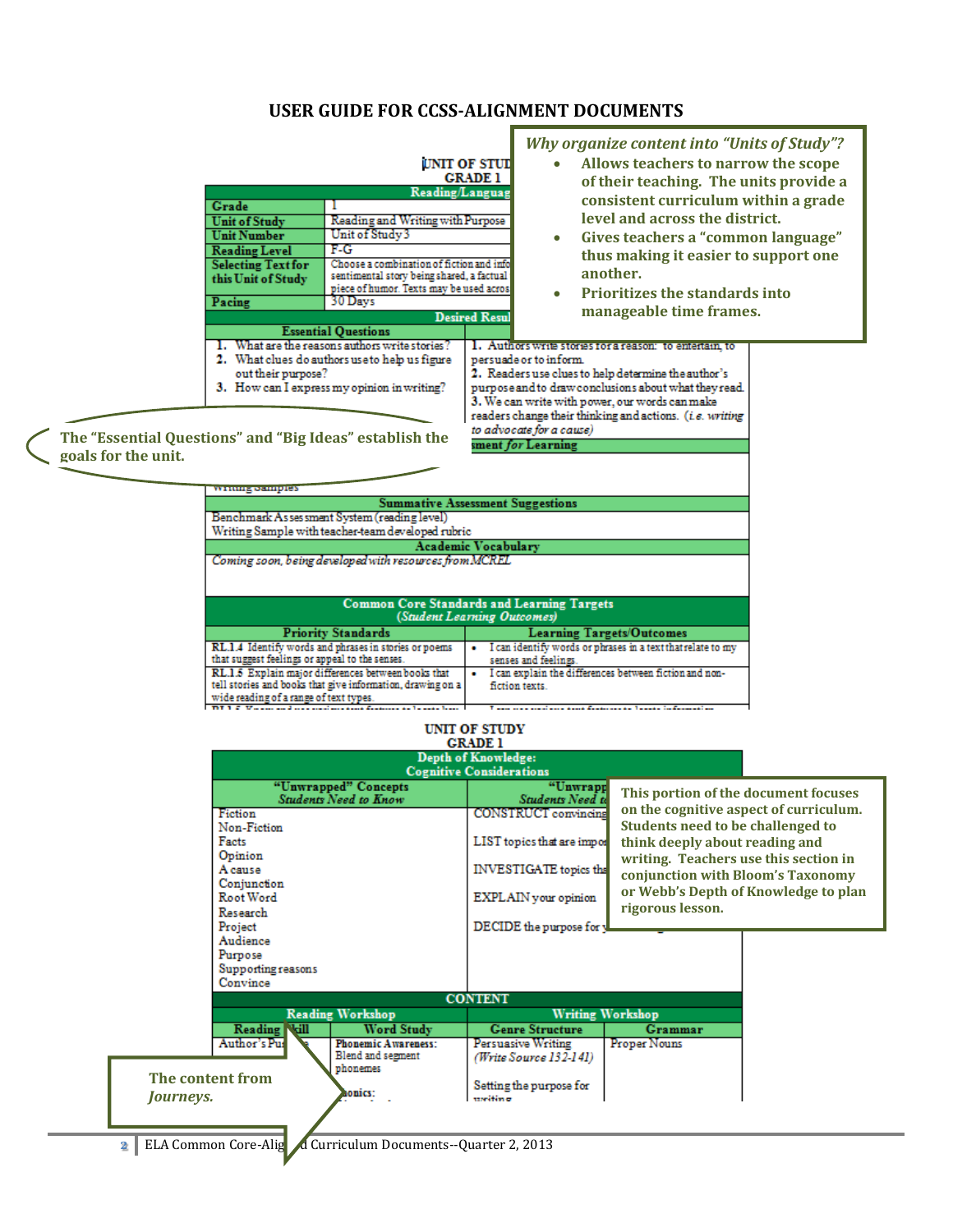#### **UNIT OVERVIEW For GRADE 1**

|                                        | <b>Unit of Study 1</b>    | <b>Unit of Study</b><br>$\overline{2}$ | <b>Unit of</b><br><b>Study 3</b> | <b>Unit of</b><br>Study 4 | <b>Unit of Study</b><br>5 | <b>Unit of</b><br>Study 6 |
|----------------------------------------|---------------------------|----------------------------------------|----------------------------------|---------------------------|---------------------------|---------------------------|
| <b>Title</b>                           | <b>Building</b>           | Growing                                | Reading                          | Digging                   | Details                   | Researching               |
|                                        | Reading                   | Ideas about                            | and Writing                      | Deeper                    | Make                      | Facts to                  |
|                                        | Habits                    | <b>Stories</b>                         | with                             |                           | <b>Topics</b>             | Teach                     |
|                                        |                           |                                        | Purpose                          |                           | Interesting               | Others                    |
| <b>Pacing</b>                          | 20-30 Days                | 25-30 Days                             | 25-30 Days                       | 25-30 Days                | 25-30 Days                | 25-30 Days                |
| <b>Alignment</b>                       | Quarter 1                 |                                        | Quarter 2                        |                           | Quarter <sub>3</sub>      | Quarter 4                 |
| with Quarter                           |                           |                                        |                                  |                           |                           |                           |
|                                        |                           |                                        | <b>RL.1.2</b>                    | <b>RL.1.6</b>             |                           |                           |
| <b>CCSS</b>                            |                           |                                        | <b>RL.1.4</b>                    | RL.1.9                    |                           |                           |
| <b>Reading</b>                         |                           |                                        | <b>RL.1.5</b>                    |                           |                           |                           |
| <b>Standards</b>                       |                           |                                        |                                  |                           |                           |                           |
|                                        |                           |                                        | RI.1.6                           | RI.1.3                    |                           |                           |
|                                        |                           |                                        | RI.1.7                           | RI.1.4                    |                           |                           |
|                                        |                           |                                        |                                  | RI.1.8                    |                           |                           |
| <b>Writing</b>                         | Narrative                 | Strengthen                             | Opinion                          | Informative               | Opinion                   | Narrative                 |
| <b>Focus</b>                           |                           | Narrative                              | Writing                          | Explanatory               | Writing                   | Writing                   |
| <b>Benchmark</b><br><b>Assessments</b> |                           |                                        | X                                |                           |                           | X                         |
|                                        | Concepts of               | Concepts of                            | Concepts of                      | Concepts of               | Concepts of               | Concepts of               |
|                                        | Print                     | Print                                  | Print                            | Print                     | Print                     | Print                     |
|                                        |                           |                                        |                                  |                           |                           |                           |
|                                        | Letter ID                 | Letter ID                              | Letter ID                        | Letter ID                 | Letter ID                 | Letter ID                 |
|                                        | Words in                  | Words in                               | Words in                         | Words in                  | Words in                  | Words in                  |
| <b>Formative</b>                       | Isolation                 | Isolation                              | Isolation                        | Isolation                 | Isolation                 | Isolation                 |
| <b>Assessments</b>                     | Informal                  | Informal                               | Informal                         | Informal                  | Informal                  | Informal                  |
|                                        | Running                   | Running                                | Running                          | Running                   | Running                   | Running                   |
|                                        | Records                   | Records                                | Records                          | Records                   | Records                   | Records                   |
|                                        |                           |                                        |                                  |                           |                           |                           |
|                                        | Hearing                   | Hearing                                | Hearing                          | Hearing                   | Hearing                   | Hearing                   |
|                                        | Sounds in                 | Sounds in<br>Words                     | Sounds in                        | Sounds in<br>Words        | Sounds in                 | Sounds in                 |
|                                        | Words                     |                                        | Words                            |                           | Words                     | Words                     |
|                                        | Writing                   | Writing                                | Writing                          | Writing                   | Writing                   | Writing                   |
|                                        | Samples                   | Samples                                | Samples                          | Samples                   | Samples                   | Samples                   |
|                                        |                           |                                        |                                  | Phonological              |                           |                           |
|                                        | Phonological<br>Awareness | Phonological<br>Awareness              | Phonological<br>Awareness        | Awareness                 | Phonological<br>Awareness | Phonological<br>Awareness |
|                                        |                           |                                        |                                  |                           |                           |                           |
|                                        |                           |                                        |                                  |                           |                           |                           |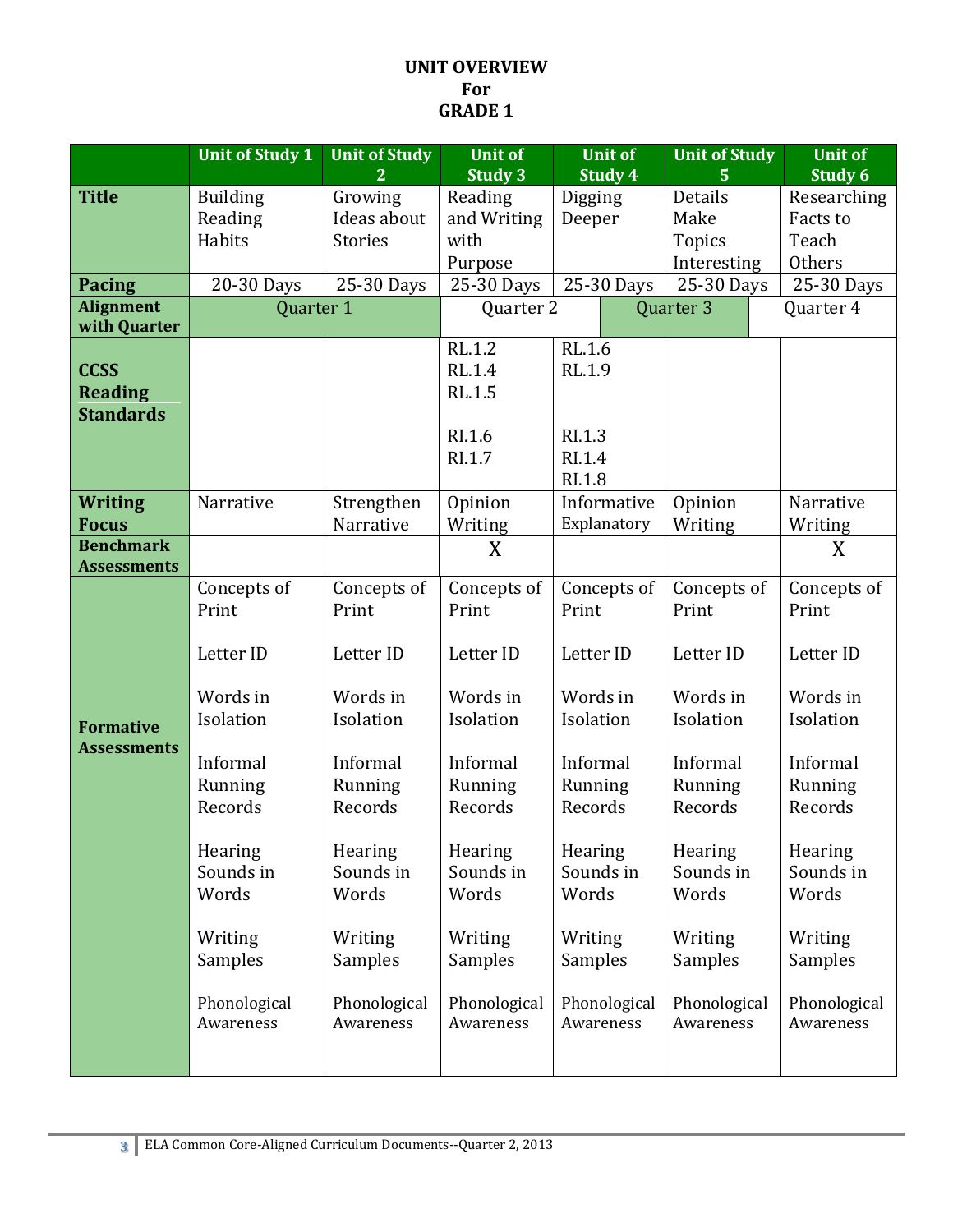| <b>READING/Literature</b>                                                                                                                                    |                      |                               |                        |                        |                  |                  |
|--------------------------------------------------------------------------------------------------------------------------------------------------------------|----------------------|-------------------------------|------------------------|------------------------|------------------|------------------|
| Uses key ideas and details to comprehend literature                                                                                                          | Unit<br>1            | Unit<br>$\mathbf{2}^{\prime}$ | Unit<br>3 <sup>1</sup> | Unit<br>$\overline{4}$ | Unit<br>5        | Unit<br>6        |
| RL.1.1. Ask and answer questions about key details in a text.                                                                                                |                      | $\mathbf X$                   |                        |                        | $\mathbf X$      |                  |
| RL.1.2. Retell stories, including key details, and demonstrate<br>understanding of their central message or lesson.                                          | $\mathbf X$          |                               | X                      |                        | X                |                  |
| RL.1.3. Describe characters, settings, and major events in a story,<br>using key details.                                                                    | $\mathbf{X}$         |                               |                        | $\mathbf X$            |                  | X                |
| Recognizes and applies the craft and structure of literature<br>for meaning                                                                                  | Unit<br>$\mathbf{1}$ | Unit<br>$\mathbf{2}$          | Unit<br>3              | Unit<br>$\overline{4}$ | Unit<br>5        | Unit<br>6        |
| RL.1.4. Identify words and phrases in stories or poems that suggest                                                                                          |                      |                               | X                      |                        |                  | X                |
| feelings or appeal to the senses.                                                                                                                            |                      |                               |                        |                        |                  |                  |
| RL.1.5. Explain major differences between books that tell stories and<br>books that give information, drawing on a wide reading of a range of<br>text types. |                      |                               | $\mathbf X$            | $\mathbf{X}$           |                  |                  |
| RL.1.6. Identify who is telling the story at various points in a text.                                                                                       |                      |                               |                        |                        |                  |                  |
| <b>Extends knowledge and ideas of various types of literature</b>                                                                                            | Unit<br>1            | Unit<br>$\boldsymbol{2}$      | Unit<br>3              | Unit<br>4              | Unit<br>5        | Unit<br>6        |
| RL.1.7. Use illustrations and details in a story to describe its                                                                                             | $\mathbf{X}$         | $\mathbf X$                   | $\mathbf X$            |                        |                  |                  |
| characters, setting, or events.                                                                                                                              |                      |                               |                        |                        |                  |                  |
| <b>RL.1.8 N/A</b>                                                                                                                                            |                      |                               |                        |                        |                  |                  |
| RL.1.9. Compare and contrast the adventures and experiences of<br>characters in stories.                                                                     |                      |                               |                        | $\mathbf X$            | $\mathbf X$      | $\mathbf X$      |
| <b>RL.1.10.</b> With prompting and support, read prose and poetry of                                                                                         | $\mathbf X$          | $\mathbf X$                   | X                      | $\mathbf{X}$           | $\mathbf{X}$     | $\mathbf X$      |
| appropriate complexity for grade 1.                                                                                                                          |                      |                               |                        |                        |                  |                  |
|                                                                                                                                                              |                      |                               |                        |                        |                  |                  |
| <b>READING/Informational</b>                                                                                                                                 | Unit                 | Unit                          | Unit                   | Unit                   | Unit             | Unit             |
| Uses key ideas and details to comprehend informational text                                                                                                  | Unit                 | $\overline{2}$<br>Unit        | 3 <sup>1</sup><br>Unit | $\overline{4}$<br>Unit | 5<br>Unit        | 6<br>Unit        |
| RI.1.1. Ask and answer questions about key details in a text.                                                                                                | 1                    | $\mathbf{2}$<br>$\mathbf X$   | 3                      | 4                      | 5<br>$\mathbf x$ | 6                |
| RI.1.2. Identify the main topic and retell key details of a text.                                                                                            | $\mathbf X$          |                               |                        | $\mathbf X$            |                  | $\mathbf X$      |
| RI.1.3. Describe the connection between two individuals, events,                                                                                             |                      |                               | X                      |                        |                  |                  |
| ideas, or pieces of information in a text.                                                                                                                   |                      |                               |                        |                        |                  |                  |
| Recognizes and applies the craft and structure of<br>informational text for meaning                                                                          | Unit<br>$\mathbf{1}$ | Unit<br>$\boldsymbol{2}$      | Unit<br>3              | Unit<br>$\overline{4}$ | Unit<br>5        | Unit<br>6        |
| RI.1.4. Ask and answer questions to help determine or clarify the                                                                                            |                      | $\mathbf X$                   |                        | $\mathbf{X}$           |                  |                  |
| meaning of words and phrases in a text.                                                                                                                      |                      |                               |                        |                        |                  |                  |
| RI.1.5. Know and use various text features (e.g., headings, tables of                                                                                        |                      |                               |                        |                        | X                |                  |
| contents, glossaries, electronic menus, icons) to locate key facts or<br>information in a text.                                                              |                      | $\mathbf X$                   | $\mathbf X$            |                        |                  |                  |
| RI.1.6. Distinguish between information provided by pictures or                                                                                              |                      | $\mathbf X$                   | $\mathbf X$            |                        |                  | $\mathbf X$      |
| other illustrations and information provided by the words in a text.                                                                                         | Unit                 | Unit                          | Unit                   | Unit                   | Unit             | Unit             |
| <b>Extends knowledge and ideas of various informational text</b>                                                                                             | 1                    | $\boldsymbol{2}$              | $\mathbf{3}$           | 4                      | 5                | $\boldsymbol{6}$ |
| <b>RI.1.7.</b> Use the illustrations and details in a text to describe its key ideas.                                                                        |                      | X                             | X                      |                        |                  |                  |
| RI.1.8. Identify the reasons an author gives to support points in a text.                                                                                    |                      |                               |                        | $\mathbf X$            |                  |                  |
| RI.1.9. Identify basic similarities in and differences between two texts<br>on the same topic (e.g., in illustrations, descriptions, or procedures).         |                      |                               |                        |                        |                  | $\mathbf X$      |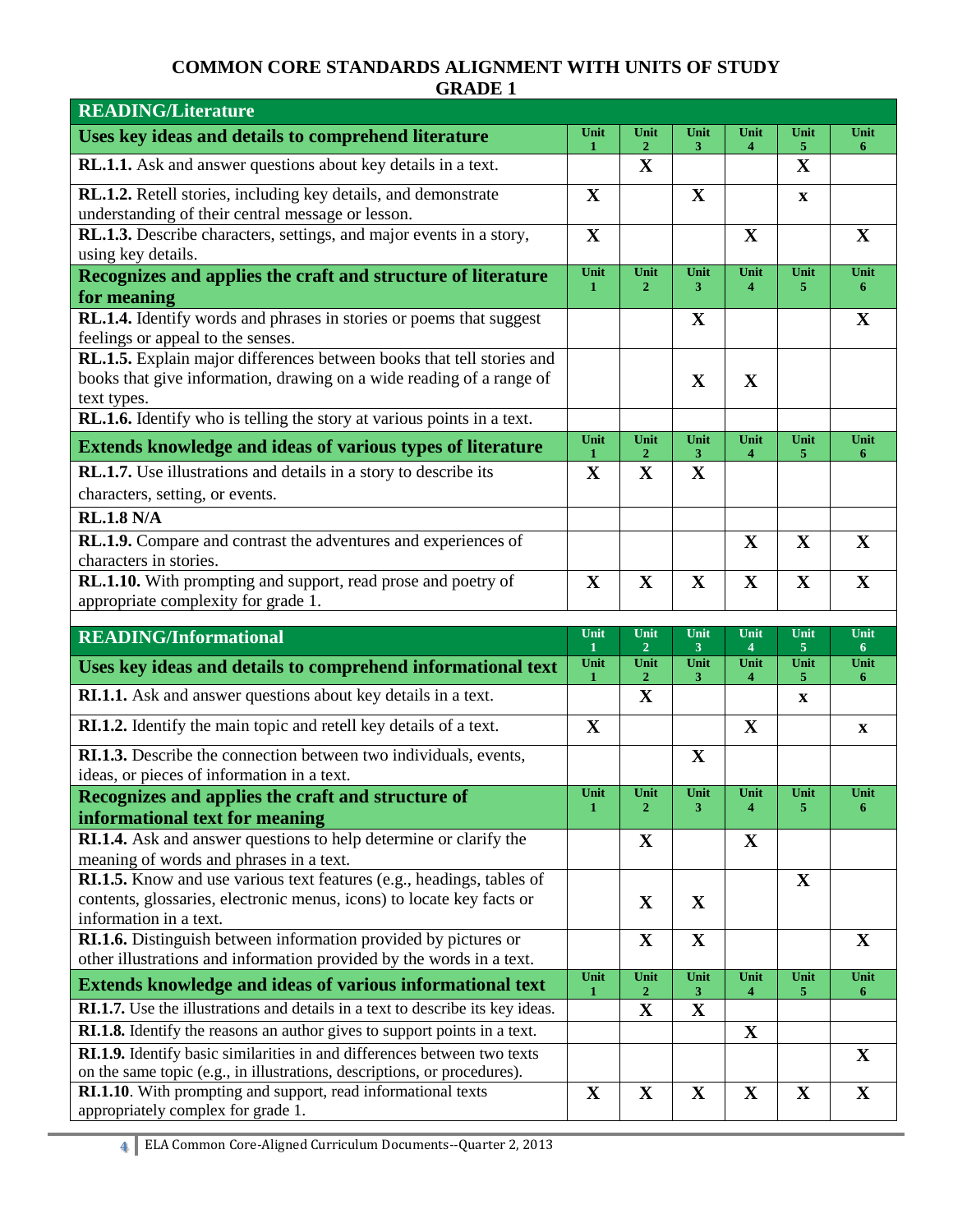| <b>READING/Foundation Skills</b>                                                                           |                      |                        |                      |                                 |              |             |
|------------------------------------------------------------------------------------------------------------|----------------------|------------------------|----------------------|---------------------------------|--------------|-------------|
| Applies phonics and word recognition strategies                                                            | Unit<br>$\mathbf{1}$ | Unit<br>$\mathbf{2}$   | Unit<br>$\mathbf{3}$ | Unit<br>$\overline{\mathbf{4}}$ | Unit<br>5    | Unit<br>6   |
| RF.1.1Demonstrate understanding of the organization and                                                    | $\mathbf X$          | $\mathbf X$            | $\mathbf{X}$         | $\mathbf X$                     |              |             |
| basic features of print.                                                                                   |                      |                        |                      |                                 |              |             |
| RF.1.2. Demonstrate understanding of spoken words, syllables, and sounds (phonemes).                       |                      |                        |                      |                                 |              |             |
| a. Distinguish long from short vowel sounds in spoken                                                      |                      |                        |                      | $\mathbf X$                     |              |             |
| single-syllable words.                                                                                     | $\mathbf X$          |                        | $\mathbf X$          |                                 |              |             |
| b. Orally produce single-syllable words by blending sounds                                                 |                      |                        |                      |                                 |              |             |
| (phonemes), including consonant blends.<br>Isolate and pronounce initial, medial vowel, and final          |                      |                        |                      |                                 |              |             |
| $c_{\cdot}$<br>sounds (phonemes) in spoken single-syllable words.                                          | $\mathbf X$          | X                      |                      |                                 |              |             |
| d. Segment spoken single-syllable words into their                                                         |                      |                        |                      |                                 |              |             |
| complete sequence of individual sounds (phonemes).                                                         | $\mathbf X$          | $\mathbf X$            |                      |                                 |              |             |
| RF.1.3. Know and apply grade-level phonics and word analysis skills in decoding words.                     |                      |                        |                      |                                 |              |             |
| a. Know the spelling-sound correspondences for common                                                      |                      | $\mathbf X$            |                      |                                 |              |             |
| consonant digraphs.                                                                                        |                      |                        |                      |                                 |              |             |
| b. Decode regularly spelled one-syllable words.                                                            | $\mathbf X$          | $\mathbf X$            | $\mathbf X$          | $\mathbf X$                     | $\mathbf X$  | $\mathbf X$ |
| c. Know final -e and common vowel team conventions for                                                     |                      |                        | $\mathbf X$          | $\mathbf X$                     | $\mathbf{X}$ | $\mathbf X$ |
| representing long vowel sounds.                                                                            |                      |                        | $\mathbf X$          |                                 |              |             |
| d. Use knowledge that every syllable must have a vowel                                                     |                      |                        |                      |                                 |              |             |
| sound to determine the number of syllables in a printed<br>word.                                           |                      |                        | $\mathbf X$          |                                 |              |             |
| e. Decode two-syllable words following basic patterns by                                                   |                      |                        |                      | $\mathbf X$                     |              |             |
| breaking the words into syllables.                                                                         |                      |                        | X                    |                                 |              |             |
| f. Read words with inflectional endings.                                                                   |                      |                        |                      |                                 |              |             |
| g. Recognize and read grade-appropriate irregularly spelled                                                |                      |                        |                      |                                 |              |             |
| words.                                                                                                     |                      |                        |                      |                                 |              |             |
| RF.1.4 Read with sufficient accuracy and fluency to support comprehension.                                 | Unit                 |                        |                      |                                 |              |             |
| <b>Reads with fluency</b>                                                                                  | 1                    | Unit<br>$\overline{2}$ | Unit<br>3            | Unit<br>$\overline{\bf{4}}$     | Unit<br>5    | Unit<br>6   |
| Read on level text with purpose and understanding<br>a.                                                    |                      |                        | $\mathbf X$          | $\mathbf X$                     | $\mathbf X$  | $\mathbf X$ |
| b. Read on-level text orally with accuracy, appropriate                                                    |                      |                        | $\mathbf X$          | $\mathbf{X}$                    | $\mathbf X$  | $\mathbf X$ |
| rate and expression.                                                                                       | $\mathbf X$          | $\mathbf X$            | $\mathbf X$          | $\mathbf X$                     | $\mathbf X$  | $\mathbf X$ |
| Use context to confirm or self-correct word recognition<br>$\mathbf{c}$ .<br>and rereading with necessary. |                      |                        |                      |                                 |              |             |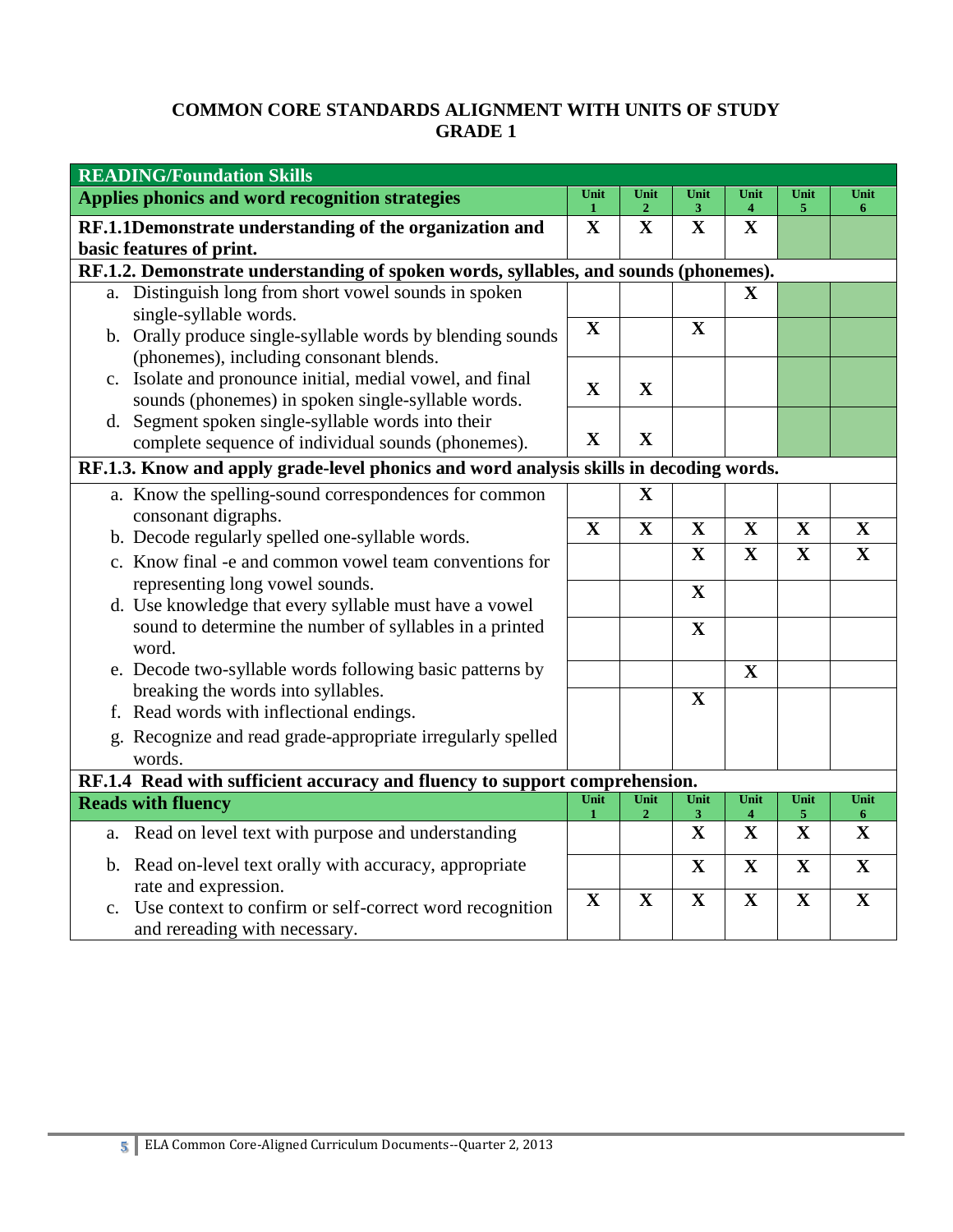| <b>LANGUAGE ARTS/Writing</b>                                                                                         |             |                        |                           |              |              |              |
|----------------------------------------------------------------------------------------------------------------------|-------------|------------------------|---------------------------|--------------|--------------|--------------|
| Produces multiple types of writing for various purposes                                                              | Unit<br>1   | Unit<br>2              | Unit<br>3                 | Unit<br>4    | Unit<br>5.   | Unit<br>6    |
| W.1.1. Write opinion pieces in which they introduce the topic or                                                     |             |                        |                           |              |              |              |
| name the book they are writing about, state an opinion, supply a                                                     |             |                        | $\mathbf X$               |              |              |              |
| reason for the opinion, and provide some sense of closure.                                                           |             |                        |                           |              |              |              |
| W.1.2. Write informative/explanatory texts in which they name a                                                      |             |                        |                           | X            |              |              |
| topic, supply some facts about the topic, and provide some sense of                                                  |             |                        |                           |              |              |              |
| closure.                                                                                                             |             |                        |                           |              |              |              |
| W.1.3. Write narratives in which they recount two or more                                                            | $\mathbf X$ | $\mathbf X$            |                           |              | $\mathbf X$  | X            |
| appropriately sequenced events, include some details regarding what                                                  |             |                        |                           |              |              |              |
| happened, use temporal words to signal event order, and provide                                                      |             |                        |                           |              |              |              |
| some sense of closure.                                                                                               |             |                        |                           |              |              |              |
| <b>Produces and publishes writing</b>                                                                                | Unit<br>1   | Unit<br>$\overline{2}$ | Unit<br>3                 | Unit<br>4    | Unit<br>5    | Unit<br>6    |
| $W.1.4.$ (Begins in grade 3)                                                                                         |             |                        |                           |              |              |              |
| W.1.5. With guidance and support from adults, focus on a topic,                                                      |             |                        | $\mathbf X$               | $\mathbf X$  | $\mathbf X$  |              |
| respond to questions and suggestions from peers, and add details to                                                  |             |                        |                           |              |              |              |
| strengthen writing as needed.                                                                                        |             |                        |                           |              |              |              |
| W.1.6. With guidance and support from adults, use a variety of                                                       |             |                        |                           |              |              | X            |
| digital tools to produce and publish writing, including collaboration                                                |             |                        |                           |              |              |              |
| with peers.                                                                                                          |             |                        |                           |              |              |              |
| Uses research skills to write and present reports                                                                    | Unit<br>-1  | Unit<br>$\mathbf{2}$   | Unit<br>3                 | Unit<br>4    | Unit<br>5    | Unit<br>6    |
| W.1.7. Participate in shared research and writing projects (e.g.,                                                    |             |                        |                           |              |              |              |
| explore a number of "how-to" books on a given topic and use them to                                                  |             |                        | $\mathbf X$               |              |              |              |
| write a sequence of instructions).                                                                                   |             |                        |                           |              |              |              |
| W.1.8. With guidance and support from adults, recall information                                                     | X           | $\mathbf X$            |                           |              |              |              |
| from experiences or gather information from provided sources to                                                      |             |                        |                           |              |              |              |
| answer a question.                                                                                                   |             |                        |                           |              |              |              |
| $W.1.9.$ (Begins in grade 4)                                                                                         |             |                        |                           |              |              |              |
| $W.1.10.$ (Begins in grade 3)                                                                                        |             |                        |                           |              |              |              |
| <b>LANGUAGE ARTS/Conventions and Spelling</b>                                                                        |             |                        |                           |              |              |              |
| <b>Uses conventions of standard English</b>                                                                          | Unit        | Unit<br>2              | Unit<br>3                 | Unit         | Unit<br>5.   | Unit<br>6    |
| <b>L.1.1.</b> Demonstrate command of the conventions of standard English grammar and usage when writing or speaking. |             |                        |                           |              |              |              |
| Print all upper- and lowercase letters.<br>a)                                                                        | X           |                        |                           |              |              |              |
| Use common, proper, and possessive nouns.<br>b)                                                                      |             | $\mathbf X$            |                           |              |              |              |
| Use singular and plural nouns with matching verbs in basic<br>C)                                                     |             |                        | $\boldsymbol{\mathrm{X}}$ | $\mathbf{X}$ |              |              |
| sentences (e.g., He hops; We hop).                                                                                   |             |                        |                           |              |              |              |
| Use personal, possessive, and indefinite pronouns (e.g., I, me,<br>d)                                                |             |                        |                           |              | $\mathbf{X}$ | $\mathbf{X}$ |
| my; they, them, their, anyone, everything).                                                                          |             |                        |                           |              |              |              |
| Use verbs to convey a sense of past, present, and future (e.g.,<br>e)                                                |             |                        |                           | $\mathbf X$  | $\mathbf X$  | $\mathbf{X}$ |
| Yesterday I walked home; Today I walk home; Tomorrow I will<br>walk home).                                           |             |                        |                           |              |              |              |
| Use frequently occurring adjectives.<br>f)                                                                           |             |                        |                           | $\mathbf X$  | $\mathbf X$  | $\mathbf{X}$ |
| Use frequently occurring conjunctions (e.g., and, but, or, so,<br>g)                                                 |             |                        | $\mathbf X$               |              |              |              |
| because).                                                                                                            |             |                        |                           |              |              |              |
| Use determiners (e.g., articles, demonstratives).<br>h)                                                              |             |                        | $\mathbf X$               |              |              |              |
| Use frequently occurring prepositions (e.g., during, beyond,<br>$\mathbf{i}$                                         |             |                        |                           | X            | $\mathbf x$  | X            |
| toward).                                                                                                             |             |                        |                           |              |              |              |
| Produce and expand complete simple and compound<br>j)                                                                |             |                        |                           |              |              |              |
| declarative, interrogative, imperative, and exclamatory                                                              |             | $\mathbf X$            |                           |              |              |              |
| sentences in response to prompts.                                                                                    |             |                        |                           |              |              |              |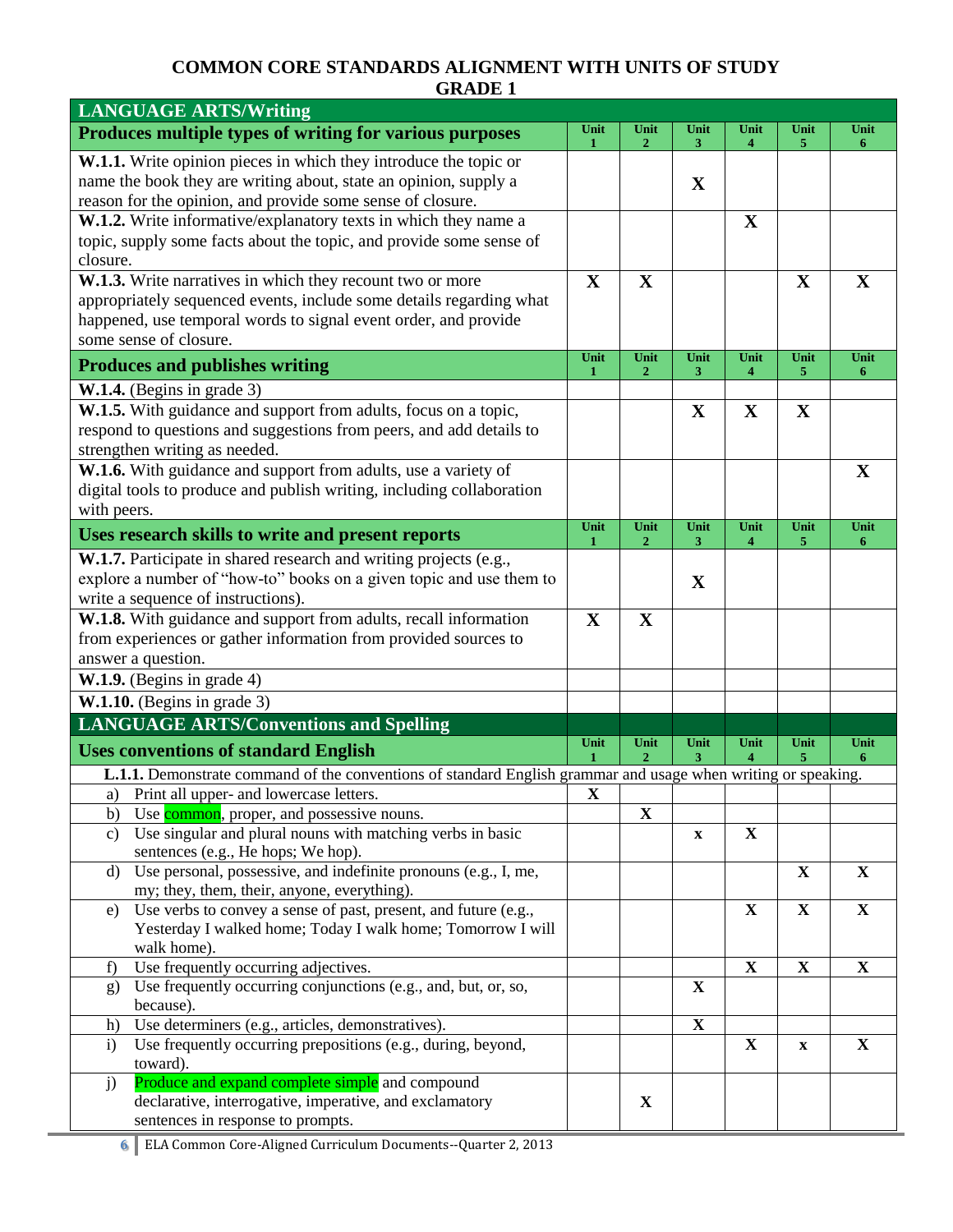| <b>LANGUAGE ARTS/Conventions and Spelling</b>                                                                                             |             |                        |                |                             |              |              |
|-------------------------------------------------------------------------------------------------------------------------------------------|-------------|------------------------|----------------|-----------------------------|--------------|--------------|
| Uses spelling patterns and generalizations in writing                                                                                     | Unit<br>1   | Unit<br>$\overline{2}$ | Unit<br>3      | Unit<br>$\overline{\bf{4}}$ | Unit<br>5    | Unit<br>6    |
| <b>L.1.2.</b> Demonstrate command of the conventions of standard                                                                          |             |                        |                |                             |              |              |
| English capitalization, punctuation, and spelling when writing.                                                                           |             |                        |                |                             |              |              |
| Capitalize dates and names of people.<br>a)                                                                                               |             |                        | $\mathbf X$    | $\mathbf X$                 | $\mathbf X$  | $\mathbf{X}$ |
| b)<br>Use end punctuation for sentences.                                                                                                  | $\mathbf X$ | $\mathbf X$            |                |                             |              |              |
| Use commas in dates and to separate single words in a series.<br>c)                                                                       |             |                        |                | $\mathbf X$                 |              |              |
| Use conventional spelling for words with common spelling patterns<br>d)                                                                   |             |                        | $\mathbf X$    | $\mathbf X$                 | $\mathbf X$  | $\mathbf{X}$ |
| and for frequently occurring irregular words.                                                                                             |             |                        |                |                             |              |              |
| Spell untaught words phonetically, drawing on phonemic<br>e)                                                                              | $\mathbf X$ | $\mathbf X$            | $\mathbf X$    |                             |              |              |
| awareness and spelling conventions.                                                                                                       | Unit        | Unit                   | Unit           | Unit                        | Unit         | Unit         |
| <b>Acquires and uses new vocabulary</b>                                                                                                   | 1           | $\overline{2}$         | 3 <sup>1</sup> | $\overline{\bf{4}}$         | 5            | 6            |
| <b>L.1.3.</b> (Begins in grade 2)                                                                                                         |             |                        |                |                             |              |              |
| L.1.4. Determine or clarify the meaning of unknown and multiple-meaning words and phrases based on                                        |             |                        |                |                             |              |              |
| grade 1 reading and content, choosing flexibly from an array of strategies.                                                               |             |                        |                |                             |              |              |
| Use sentence-level context as a clue to the meaning of a word or<br>a)                                                                    |             |                        | X              |                             |              |              |
| phrase.                                                                                                                                   |             |                        |                |                             |              |              |
| Identify frequently occurring root words (e.g., look) and their<br>b)                                                                     |             |                        |                | $\mathbf X$                 | $\mathbf X$  | $\mathbf X$  |
| inflectional forms (e.g., looks, looked, looking).                                                                                        |             |                        |                |                             |              |              |
| L.1.5. With guidance and support from adults, demonstrate understanding of figurative language, word                                      |             |                        |                |                             |              |              |
| relationships and nuances in word meanings.                                                                                               |             |                        |                |                             |              |              |
| Sort words into categories (e.g., colors, clothing) to gain a sense of<br>a)<br>the concepts the categories represent.                    |             | X                      |                |                             |              |              |
| Define words by category and by one or more key attributes (e.g., a<br>b)                                                                 |             | $\mathbf X$            |                |                             |              |              |
| duck is a bird that swims; a tiger is a large cat with stripes).                                                                          |             |                        |                |                             |              |              |
| Identify real-life connections between words and their use (e.g.,<br>$\mathbf{c}$                                                         | $\mathbf X$ |                        |                |                             |              |              |
| note places at home that are cozy).                                                                                                       |             |                        |                |                             |              |              |
| Distinguish shades of meaning among verbs differing in manner<br>$\mathbf{d}$                                                             |             |                        |                |                             | X            | $\mathbf X$  |
| (e.g., look, peek, glance, stare, glare, scowl) and adjectives                                                                            |             |                        |                |                             |              |              |
| differing in intensity (e.g., large, gigantic) by defining or choosing<br>them or by acting out the meanings.                             |             |                        |                |                             |              |              |
| L.1.6. Use words and phrases acquired through conversations,                                                                              |             |                        |                |                             |              |              |
| reading and being read to, and responding to texts, including using                                                                       |             |                        | X              |                             |              |              |
| frequently occurring conjunctions to signal simple relationships.                                                                         |             |                        |                |                             |              |              |
| <b>LANGUAGE ARTS/Speaking and Listening</b>                                                                                               |             |                        |                |                             |              |              |
| Presents knowledge and ideas in a variety of ways                                                                                         | Unit        | Unit                   | Unit           | Unit                        | Unit         | Unit         |
|                                                                                                                                           |             | $\mathbf{2}$           | 3              | $\overline{\bf{4}}$         | 5            | 6            |
| SL.1.1. Participate in collaborative conversations with diverse<br>partners about grade 1 topics and texts with peers and adults in small |             |                        |                |                             |              |              |
| and larger groups.                                                                                                                        | $\mathbf X$ | $\mathbf X$            |                |                             |              |              |
| <b>SL.1.2.</b> Ask and answer questions about key details in a text read                                                                  |             |                        |                | X                           | $\mathbf X$  |              |
| aloud or information presented orally or through other media.                                                                             |             |                        |                |                             |              |              |
| SL.1.3. Ask and answer questions about what a speaker says in order                                                                       |             |                        |                | $\mathbf X$                 | $\mathbf X$  |              |
| to gather additional information or clarify something that is not                                                                         |             |                        |                |                             |              |              |
| understood.                                                                                                                               |             |                        |                |                             |              |              |
| SL.1.4. Describe people, places, things, and events with relevant                                                                         |             | $\mathbf X$            |                |                             |              |              |
| details, expressing ideas and feelings clearly.                                                                                           |             |                        |                |                             |              |              |
| SL.1.5. Add drawings or other visual displays to descriptions when                                                                        |             |                        | X              |                             |              |              |
| appropriate to clarify ideas, thoughts, and feelings.                                                                                     |             |                        |                |                             |              |              |
| SL.1.6. Produce complete sentences when appropriate to task.                                                                              |             | $\mathbf{X}$           | $\mathbf X$    | $\mathbf{X}$                | $\mathbf{X}$ | $\mathbf{X}$ |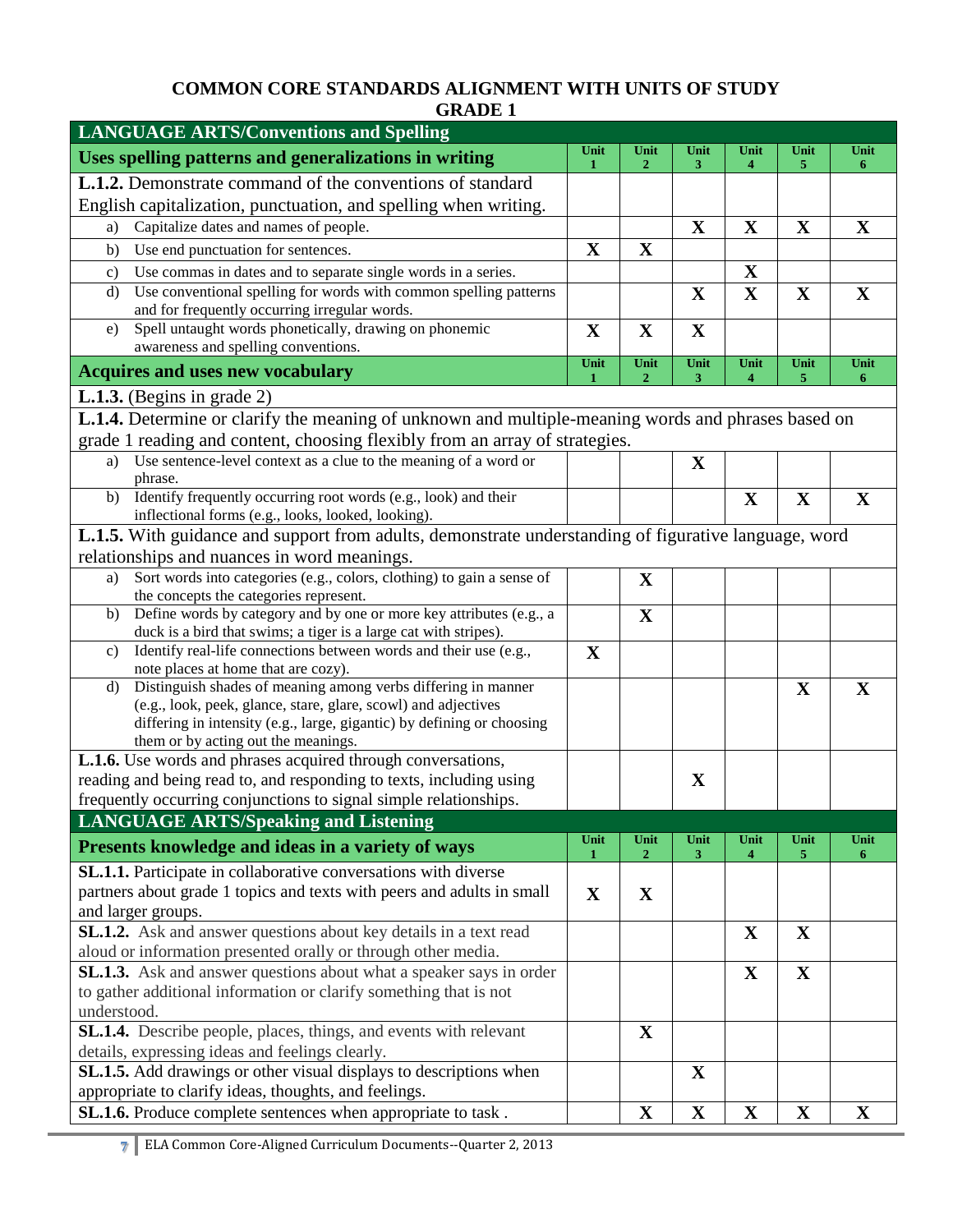|                                                | <b>Reading/Language Arts</b>                                                               |                                                                                                     |  |  |  |  |
|------------------------------------------------|--------------------------------------------------------------------------------------------|-----------------------------------------------------------------------------------------------------|--|--|--|--|
| <b>Grade</b>                                   | -1                                                                                         |                                                                                                     |  |  |  |  |
| <b>Unit of Study</b>                           |                                                                                            | Reading and Writing with Purpose                                                                    |  |  |  |  |
| <b>Unit Number</b>                             | Unit of Study 3                                                                            |                                                                                                     |  |  |  |  |
| <b>Reading Level</b>                           | $F-G$                                                                                      |                                                                                                     |  |  |  |  |
| <b>Selecting Text for</b>                      |                                                                                            | Choose a combination of fiction and informational texts that have clear author's purpose: a         |  |  |  |  |
| this Unit of Study                             |                                                                                            | sentimental story being shared, a factual text with a message (i.e. position on air pollution) or a |  |  |  |  |
|                                                |                                                                                            | piece of humor. Texts may be used across reading and writing as mentor texts.                       |  |  |  |  |
| Pacing                                         | 30 Days                                                                                    |                                                                                                     |  |  |  |  |
|                                                |                                                                                            | <b>Desired Results</b>                                                                              |  |  |  |  |
|                                                | <b>Essential Questions</b>                                                                 | <b>Corresponding Big Ideas</b>                                                                      |  |  |  |  |
| 1.<br>2.                                       | What are the reasons authors write stories?<br>What clues do authors use to help us figure | 1. Authors write stories for a reason: to entertain, to<br>persuade or to inform.                   |  |  |  |  |
| out their purpose?                             |                                                                                            | 2. Readers use clues to help determine the author's                                                 |  |  |  |  |
|                                                | 3. How can I express my opinion in writing?                                                | purpose and to draw conclusions about what they read.                                               |  |  |  |  |
|                                                |                                                                                            | 3. We can write with power, our words can make                                                      |  |  |  |  |
|                                                |                                                                                            | readers change their thinking and actions. <i>(i.e. writing</i> )                                   |  |  |  |  |
|                                                |                                                                                            | to advocate for a cause)                                                                            |  |  |  |  |
|                                                |                                                                                            | <b>Formative Assessment for Learning</b>                                                            |  |  |  |  |
| Observation                                    |                                                                                            |                                                                                                     |  |  |  |  |
| <b>Running Records</b>                         |                                                                                            |                                                                                                     |  |  |  |  |
| <b>Writing Samples</b>                         |                                                                                            |                                                                                                     |  |  |  |  |
|                                                |                                                                                            | <b>Summative Assessment Suggestions</b>                                                             |  |  |  |  |
|                                                | Benchmark Assessment System (reading level)                                                |                                                                                                     |  |  |  |  |
|                                                | Writing Sample with teacher-team developed rubric                                          |                                                                                                     |  |  |  |  |
|                                                |                                                                                            | <b>Academic Vocabulary</b>                                                                          |  |  |  |  |
|                                                | Coming soon, being developed with resources from MCREL                                     |                                                                                                     |  |  |  |  |
|                                                |                                                                                            |                                                                                                     |  |  |  |  |
|                                                |                                                                                            |                                                                                                     |  |  |  |  |
|                                                |                                                                                            | <b>Common Core Standards and Learning Targets</b>                                                   |  |  |  |  |
|                                                |                                                                                            | (Student Learning Outcomes)                                                                         |  |  |  |  |
|                                                | <b>Priority Standards</b>                                                                  | <b>Learning Targets/Outcomes</b>                                                                    |  |  |  |  |
|                                                | <b>RL.1.4</b> Identify words and phrases in stories or poems                               | I can identify words or phrases in a text that relate to my<br>٠                                    |  |  |  |  |
| that suggest feelings or appeal to the senses. |                                                                                            | senses and feelings.                                                                                |  |  |  |  |
|                                                | RL.1.5 Explain major differences between books that                                        | I can explain the differences between fiction and non-<br>$\bullet$                                 |  |  |  |  |
| wide reading of a range of text types.         | tell stories and books that give information, drawing on a                                 | fiction texts.                                                                                      |  |  |  |  |
|                                                | <b>RI.1.5</b> Know and use various text features to locate key                             | I can use various text features to locate information.<br>$\bullet$                                 |  |  |  |  |
| facts of information in a text.                |                                                                                            |                                                                                                     |  |  |  |  |
|                                                | RI.1.6 Distinguish between information provided by                                         | I can tell whether I got information from the text or from<br>$\bullet$                             |  |  |  |  |
|                                                | pictures or other illustrations and information provided                                   | illustrations.                                                                                      |  |  |  |  |
| by the words in a text.                        |                                                                                            |                                                                                                     |  |  |  |  |
|                                                | RI.1.7 Use illustrations and details in a text to describe                                 | I can identify details in a story that tell me about the<br>$\bullet$                               |  |  |  |  |
| its key ideas.                                 |                                                                                            | characters, setting, or events.                                                                     |  |  |  |  |
|                                                |                                                                                            | I can describe the story by using the illustrations.<br>٠                                           |  |  |  |  |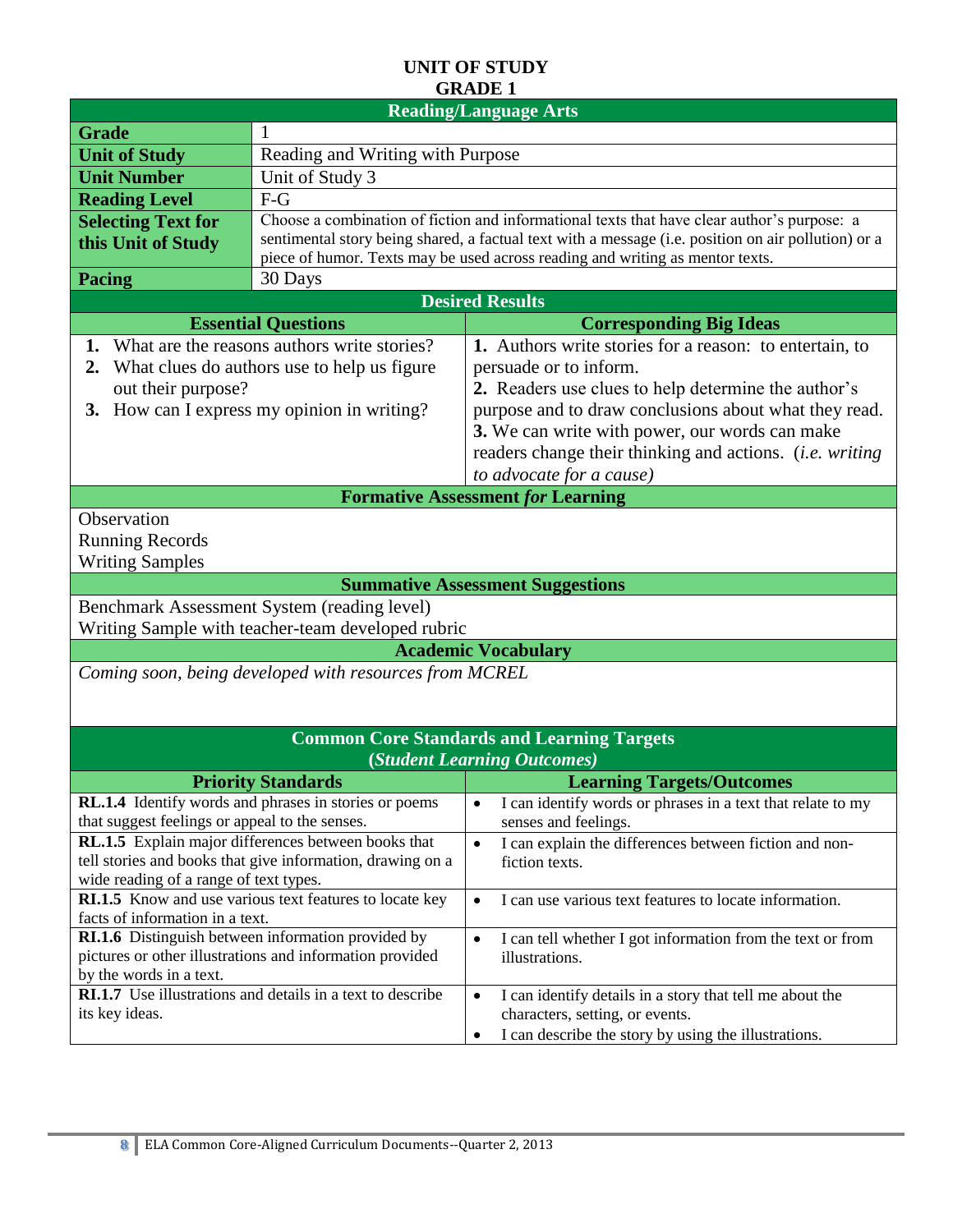| <b>Common Core Standards and Learning Targets (Student Learning Outcomes)</b>                                    |                                                                                               |  |  |  |  |
|------------------------------------------------------------------------------------------------------------------|-----------------------------------------------------------------------------------------------|--|--|--|--|
| <b>Priority Standards</b>                                                                                        | <b>Learning Targets/Outcomes</b>                                                              |  |  |  |  |
| RF.1.1 Demonstrate understanding f of the organization                                                           | I can identify letters, words, and sentences.<br>$\bullet$                                    |  |  |  |  |
| and basic features of print.                                                                                     | I can recognize that words are combined to make<br>$\bullet$                                  |  |  |  |  |
|                                                                                                                  | sentences.                                                                                    |  |  |  |  |
|                                                                                                                  | I can recognize that the first word in a sentence is                                          |  |  |  |  |
|                                                                                                                  | capitalized.                                                                                  |  |  |  |  |
|                                                                                                                  | I can distinguish features of a sentence (first word,                                         |  |  |  |  |
|                                                                                                                  | capitalization, ending punctuation).                                                          |  |  |  |  |
|                                                                                                                  | I can recognize that words are separated by spaces                                            |  |  |  |  |
|                                                                                                                  | before and after them.                                                                        |  |  |  |  |
|                                                                                                                  | I can recognize that a sentence ends with a punctuations<br>٠                                 |  |  |  |  |
|                                                                                                                  | mark.                                                                                         |  |  |  |  |
| RF.1.3 Know and apply grade-level phonics and words                                                              | I know every syllable must have a vowel sound.<br>$\bullet$                                   |  |  |  |  |
| analysis skills in decoding words.                                                                               | I can decode two-syllable words that follow basic<br>٠                                        |  |  |  |  |
|                                                                                                                  | patterns.                                                                                     |  |  |  |  |
|                                                                                                                  | I can decode by breaking words into syllables.                                                |  |  |  |  |
|                                                                                                                  | I can read words with inflectional endings.<br>$\bullet$                                      |  |  |  |  |
| RF.1.4 Read with sufficiency and fluency to support<br>comprehension                                             | I stop at ending punctuation.<br>$\bullet$                                                    |  |  |  |  |
|                                                                                                                  | I read in phrases.<br>٠                                                                       |  |  |  |  |
|                                                                                                                  | I read dialogue with expression.<br>$\bullet$                                                 |  |  |  |  |
|                                                                                                                  |                                                                                               |  |  |  |  |
| W.1.1 Write opinion pieces in which they introduce the                                                           | I can write an opinion piece where I give a topic or<br>$\bullet$                             |  |  |  |  |
| topic or name the book they are writing about, state an<br>opinion, supply a reason for the opinion, and provide | name of a book.                                                                               |  |  |  |  |
| some sense of closure.                                                                                           | I can write an opinion piece where I provide an opinion<br>٠<br>on the topic.                 |  |  |  |  |
|                                                                                                                  | I can write an opinion piece where I give a reason to<br>٠                                    |  |  |  |  |
|                                                                                                                  | support my opinion.                                                                           |  |  |  |  |
|                                                                                                                  | I can write an opinion piece where I provide some sense                                       |  |  |  |  |
|                                                                                                                  | of closure.                                                                                   |  |  |  |  |
| W.1.7 Participate in shared research and writing                                                                 | I can participate in research projects with my classmates.<br>$\bullet$                       |  |  |  |  |
| projects.                                                                                                        |                                                                                               |  |  |  |  |
| <b>L.1.1</b> Demonstrate command of the conventions of                                                           | I use conjunctions.<br>$\bullet$                                                              |  |  |  |  |
| standard English grammar and usage when writing or                                                               | I use determiners (a, an, the, some, many, each)<br>٠                                         |  |  |  |  |
| speaking.                                                                                                        |                                                                                               |  |  |  |  |
| L.1.2 Demonstrate command of the conventions of                                                                  | I spell words I am taught accurately.                                                         |  |  |  |  |
| standard English capitalization, punctuation, and<br>spelling when writing                                       | I use the word wall to help myself spell accurately.<br>$\bullet$                             |  |  |  |  |
|                                                                                                                  | I make close attempts at spelling irregularly spelled<br>$\bullet$                            |  |  |  |  |
| L.1.4 Determine or clarify the meaning of unknown                                                                | words.                                                                                        |  |  |  |  |
| and multiple-meaning words and phrases based on grade                                                            | I can identify inflectional forms of a root word (look-<br>$\bullet$<br>looks-looked-looking) |  |  |  |  |
| 1 reading and content, choosing flexibly from an array                                                           |                                                                                               |  |  |  |  |
| of strategies.                                                                                                   |                                                                                               |  |  |  |  |
| L.1.6 Use words and phrases acquired through                                                                     | I can use words and phrases that I learn through<br>$\bullet$                                 |  |  |  |  |
| conversations, reading and being read to, and                                                                    | listening and reading.                                                                        |  |  |  |  |
| responding to texts, including using frequently                                                                  |                                                                                               |  |  |  |  |
| occurring conjunctions to signal simple relationships                                                            |                                                                                               |  |  |  |  |
| (e.g because)                                                                                                    |                                                                                               |  |  |  |  |
| Sl.1.5 Add drawings or other visual displays when                                                                | I can use drawings to share what I know.<br>$\bullet$                                         |  |  |  |  |
| appropriate to clarify ideas, thoughts, and feelings.                                                            |                                                                                               |  |  |  |  |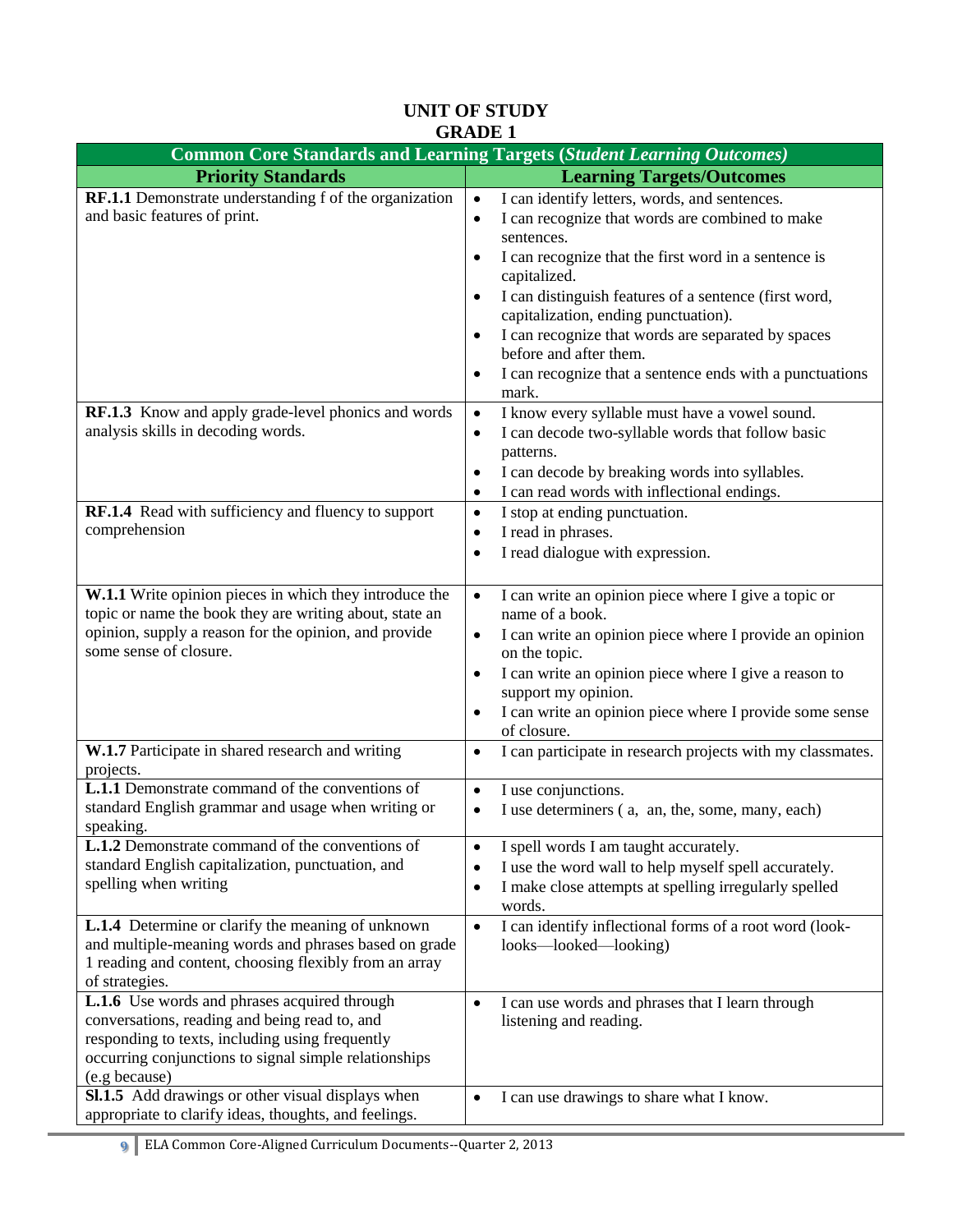|                      |                                | GKADE 1                                         |                     |  |  |
|----------------------|--------------------------------|-------------------------------------------------|---------------------|--|--|
|                      | <b>Depth of Knowledge:</b>     |                                                 |                     |  |  |
|                      |                                | <b>Cognitive Considerations</b>                 |                     |  |  |
|                      | "Unwrapped" Concepts           | "Unwrapped Skills"                              |                     |  |  |
|                      | <b>Students Need to Know</b>   | <b>Students Need to Be Able to Do</b>           |                     |  |  |
| Fiction              |                                | CONSTRUCT convincing reasons for your opinions. |                     |  |  |
| Non-Fiction          |                                |                                                 |                     |  |  |
| Facts                |                                | LIST topics that are important to you.          |                     |  |  |
| Opinion              |                                |                                                 |                     |  |  |
| A cause              |                                | INVESTIGATE topics that are important to you.   |                     |  |  |
| Conjunction          |                                |                                                 |                     |  |  |
| Root Word            |                                | <b>EXPLAIN</b> your opinion                     |                     |  |  |
| Research             |                                |                                                 |                     |  |  |
| Project              |                                | DECIDE the purpose for your writing.            |                     |  |  |
| Audience             |                                |                                                 |                     |  |  |
| Purpose              |                                |                                                 |                     |  |  |
| Supporting reasons   |                                |                                                 |                     |  |  |
| Convince             |                                |                                                 |                     |  |  |
|                      |                                | <b>CONTENT</b>                                  |                     |  |  |
|                      | <b>Reading Workshop</b>        | <b>Writing Workshop</b>                         |                     |  |  |
| <b>Reading Skill</b> | <b>Word Study</b>              | <b>Genre Structure</b>                          | <b>Grammar</b>      |  |  |
| Author's Purpose     | <b>Phonemic Awareness:</b>     | Persuasive Writing                              | <b>Proper Nouns</b> |  |  |
|                      | Blend and segment              | $(Write Source 132-141)$                        |                     |  |  |
| Analyzing and        | phonemes                       |                                                 |                     |  |  |
| Evaluating           |                                | Setting the purpose for                         |                     |  |  |
|                      | <b>Phonics:</b><br>Diagraph-th | writing                                         |                     |  |  |
|                      | Endings $-s$ , -es, -ed, -ing  |                                                 |                     |  |  |
|                      |                                | Think about the people                          |                     |  |  |
|                      | Vocabulary:                    | who will read your                              |                     |  |  |
| Lesson 11 in HMH     | Classify and categorize        | writing-how will you                            |                     |  |  |
|                      | words (such as color words)    | share your opinion?                             |                     |  |  |
| <b>Reading Skill</b> | <b>Word Study</b>              | <b>Genre Structure</b>                          | <b>Grammar</b>      |  |  |
| Sequence of Events   | <b>Phonemic Awareness:</b>     | Persuasive Writing                              | <b>Proper Nouns</b> |  |  |
|                      | Blend and segment              | $(Write Source 132-141)$                        |                     |  |  |
| Questioning          | phonemes                       |                                                 |                     |  |  |
|                      | Substitute initial phoneme     | Communicate clearly the                         |                     |  |  |
|                      |                                | main points for the                             |                     |  |  |
|                      | <b>Phonics:</b>                | reader to understand                            |                     |  |  |
|                      | Diagraph -ch, tch, 's          |                                                 |                     |  |  |
| Lesson 12 in HMH     | Phonogram-atch                 | Include facts and details                       |                     |  |  |
|                      | Vocabulary:                    | to support your thinking                        |                     |  |  |
|                      | Homophones                     |                                                 |                     |  |  |
|                      |                                |                                                 |                     |  |  |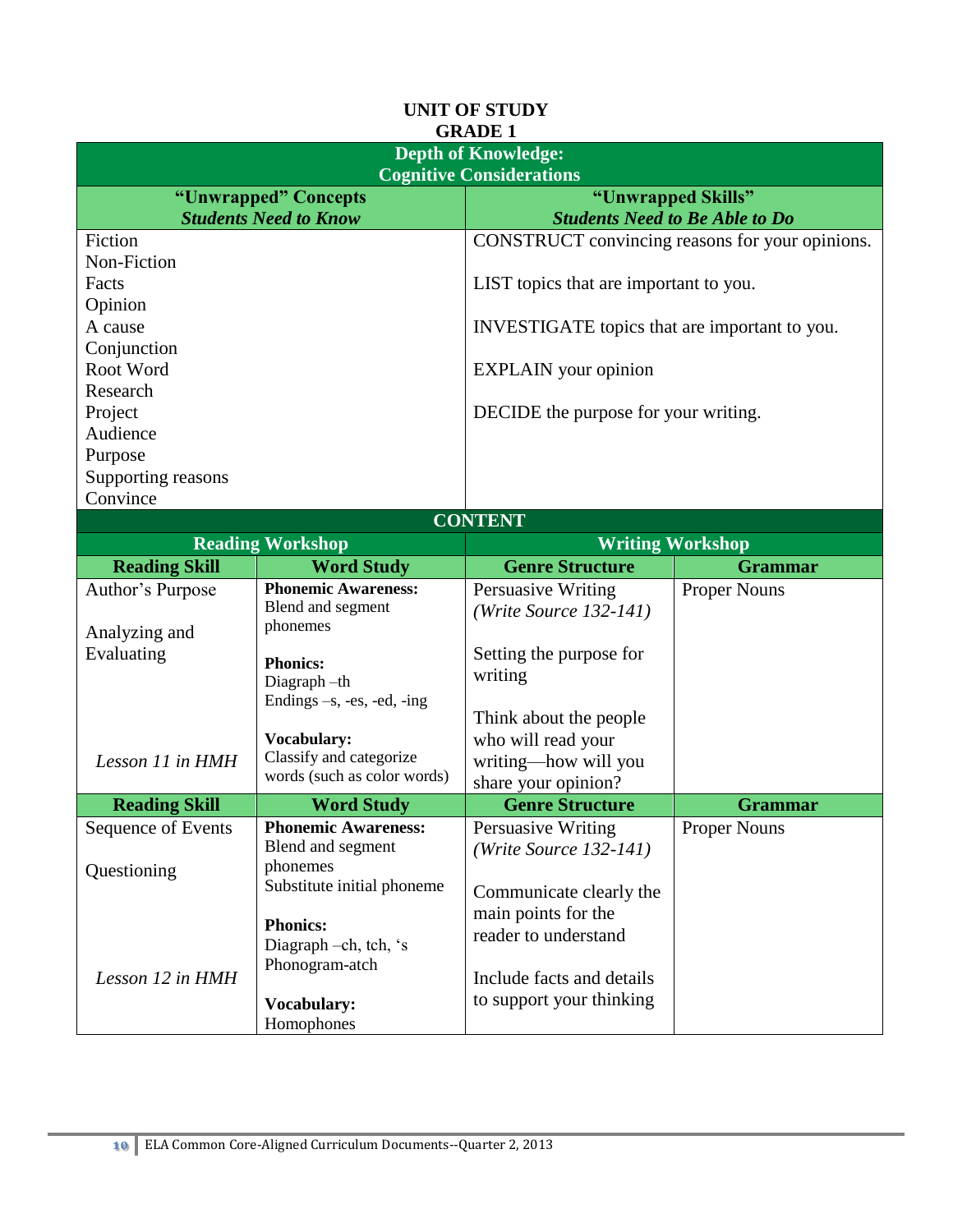|                                                                                                                                                                                                 | <b>CONTENT</b>                                                                                                                                  |                                                |                                |  |
|-------------------------------------------------------------------------------------------------------------------------------------------------------------------------------------------------|-------------------------------------------------------------------------------------------------------------------------------------------------|------------------------------------------------|--------------------------------|--|
|                                                                                                                                                                                                 | <b>Reading Workshop</b>                                                                                                                         |                                                | <b>Writing Workshop</b>        |  |
| <b>Reading Skill</b>                                                                                                                                                                            | <b>Word Study</b>                                                                                                                               | <b>Genre Structure</b>                         | <b>Grammar</b>                 |  |
| Cause and Effect<br>Visualizing                                                                                                                                                                 | <b>Phonemic Awareness:</b><br>Blend and segment<br>phonemes                                                                                     | Persuasive Writing<br>$(Write Source 132-141)$ | <b>Subjects and Predicates</b> |  |
| Lesson 13 in HMH                                                                                                                                                                                | Substitute initial phoneme<br><b>Phonics:</b><br>Diagraph -sh, wh, ph                                                                           |                                                |                                |  |
|                                                                                                                                                                                                 | Contractions 's, n't                                                                                                                            |                                                |                                |  |
| Drawing Conclusions<br>Inferring and                                                                                                                                                            | <b>Phonemic Awareness:</b><br>Beginning sounds,<br>substituting medial                                                                          | Persuasive Writing<br>$(Write Source 132-141)$ | Verbs<br>Verbs with -ed        |  |
| Predicting                                                                                                                                                                                      | phonemes                                                                                                                                        | Using friendly letters to<br>persuade          |                                |  |
|                                                                                                                                                                                                 | <b>Phonics:</b><br>Soft c, g, dge<br>Long a<br><b>CVCe</b><br>Phonogram: -ace                                                                   |                                                |                                |  |
| Lesson 14 in HMH                                                                                                                                                                                | <b>Vocabulary: Classify</b><br>and sort words (such as<br>number words)                                                                         |                                                |                                |  |
| <b>Reading Skill</b>                                                                                                                                                                            | <b>Word Study</b>                                                                                                                               | <b>Genre Structure</b>                         | <b>Grammar</b>                 |  |
| Comparing and<br>Contrasting                                                                                                                                                                    | <b>Phonemic Awareness:</b><br>Identify middle sounds,<br>substitute medial                                                                      | Persuasive Writing<br>$(Write Source 132-141)$ | Verbs                          |  |
| Clarifying                                                                                                                                                                                      | phonemes                                                                                                                                        | Using speeches to<br>persuade                  |                                |  |
| Lesson 15 in HMH                                                                                                                                                                                | <b>Phonics:</b><br>Long o<br><b>CVCe</b><br>Phonograms-ine and -ite,<br>Diagraphs kn, wr, gn, mb                                                |                                                |                                |  |
|                                                                                                                                                                                                 | <b>Vocabulary:</b><br>Words with -er, -est                                                                                                      |                                                |                                |  |
|                                                                                                                                                                                                 |                                                                                                                                                 | <b>Resources for Planning and Instruction</b>  |                                |  |
| <b>Anchor Chart Suggestions</b>                                                                                                                                                                 |                                                                                                                                                 |                                                |                                |  |
| Author's Purpose: http://indulgy.com/post/LNZpZYzdH1/anchor-chart-idea-for-authors-pupose-fro<br>Drawing Conclusions: http://sandbergsmartyarties.blogspot.com/2013/01/drawing-conclusions.html |                                                                                                                                                 |                                                |                                |  |
| <b>Websites</b>                                                                                                                                                                                 |                                                                                                                                                 |                                                |                                |  |
| $\bullet$                                                                                                                                                                                       | http://www.readwritethink.org/professional-development/strategy-guides/persuasive-writing-<br>30142.html (scroll down to see "Family Journals") |                                                |                                |  |
| http://www.unitsofstudy.com/workshophelpdesk/teaching.asp (see reference to letter writing)                                                                                                     |                                                                                                                                                 |                                                |                                |  |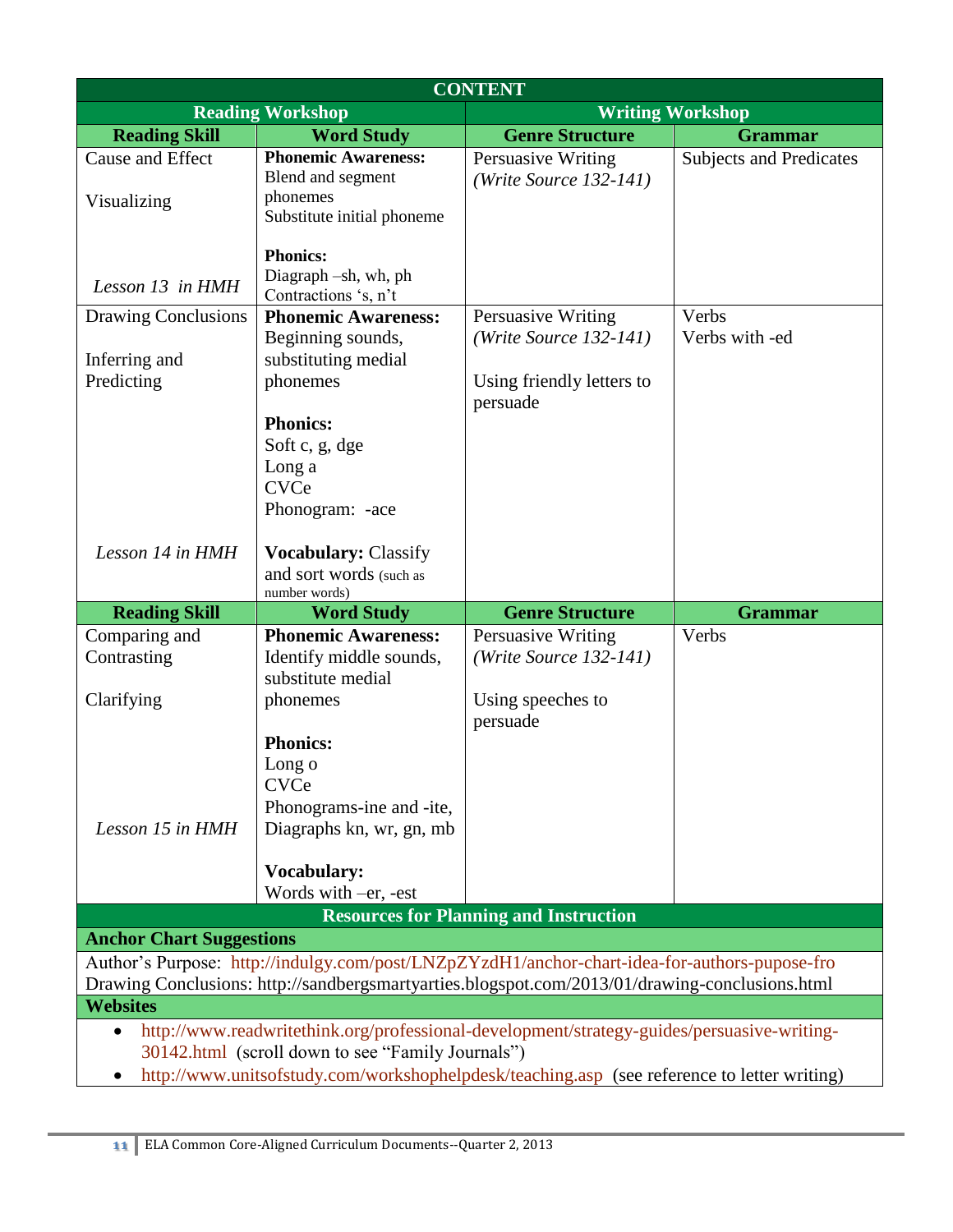| <b>Reading/Language Arts</b>                        |                                                             |                                                                                                                                              |  |  |  |
|-----------------------------------------------------|-------------------------------------------------------------|----------------------------------------------------------------------------------------------------------------------------------------------|--|--|--|
| <b>Grade</b>                                        | 1                                                           |                                                                                                                                              |  |  |  |
| <b>Unit of Study</b>                                | Journeying with Characters Toward Lessons and Big Ideas     |                                                                                                                                              |  |  |  |
| <b>Unit Number</b>                                  | Unit of Study 4                                             |                                                                                                                                              |  |  |  |
| <b>Reading Level</b>                                | $G-H$                                                       |                                                                                                                                              |  |  |  |
| <b>Selecting Text for</b>                           |                                                             | Texts for this unit should be a balance between fiction and informational text. Look for                                                     |  |  |  |
| this Unit of Study                                  |                                                             | books with strong supporting details that provide the opportunity for students to pinpoint the                                               |  |  |  |
|                                                     |                                                             | main idea. At this time of year, the main ideas can be less obvious and require deep thinking                                                |  |  |  |
|                                                     |                                                             | about the details. Consider comparing and contrasting character development in literary texts<br>and informational text such as biographies. |  |  |  |
| <b>Pacing</b>                                       | 30 Days                                                     |                                                                                                                                              |  |  |  |
|                                                     |                                                             | <b>Desired Results</b>                                                                                                                       |  |  |  |
|                                                     | <b>Essential Questions</b>                                  | <b>Corresponding Big Ideas</b>                                                                                                               |  |  |  |
|                                                     | 1. What special words do authors use to create              | 1. What do characters do when there is a problem?                                                                                            |  |  |  |
| characters?                                         |                                                             | What clues tell you what a character is like?                                                                                                |  |  |  |
| 2. What makes a story fun to read?                  |                                                             | 2. Noticing the similarities and differences between                                                                                         |  |  |  |
| 3. How do authors make non-fiction text             |                                                             | stories helps us decide the types of books we like to                                                                                        |  |  |  |
| interesting?                                        |                                                             | read.                                                                                                                                        |  |  |  |
|                                                     |                                                             | 3. Authors intentionally use special ways to make                                                                                            |  |  |  |
|                                                     |                                                             | informational text interesting and easy to read.                                                                                             |  |  |  |
|                                                     |                                                             | Compare and contrast the ways authors make                                                                                                   |  |  |  |
|                                                     |                                                             | informational text interesting.                                                                                                              |  |  |  |
|                                                     |                                                             | <b>Formative Assessment for Learning</b>                                                                                                     |  |  |  |
| On-going running records                            |                                                             |                                                                                                                                              |  |  |  |
|                                                     | Keep list of words students are able to spell automatically |                                                                                                                                              |  |  |  |
| Portfolio of writing samples                        |                                                             |                                                                                                                                              |  |  |  |
|                                                     |                                                             | <b>Summative Assessment Suggestions</b>                                                                                                      |  |  |  |
| Hearing Sounds in Words                             |                                                             |                                                                                                                                              |  |  |  |
| Timed Writing—Writing Vocabulary                    |                                                             |                                                                                                                                              |  |  |  |
|                                                     | One-to-One Conference Answering the Essential Questions     |                                                                                                                                              |  |  |  |
|                                                     | Beginning Word List, page 155, Benchmark Assessment System  |                                                                                                                                              |  |  |  |
|                                                     |                                                             | <b>Academic Vocabulary</b>                                                                                                                   |  |  |  |
|                                                     | Coming soon, being developed from MCREL                     |                                                                                                                                              |  |  |  |
|                                                     |                                                             | <b>Common Core Standards and Learning Targets Common Core Standards and Learning Targets</b><br>(Student Learning Outcomes)                  |  |  |  |
|                                                     | <b>Priority Standards</b>                                   | <b>Learning Targets/Outcomes</b>                                                                                                             |  |  |  |
| RL.1.6 Identify who is telling the story at various |                                                             | I can identify who is telling a story.<br>$\bullet$                                                                                          |  |  |  |
| points in a text.                                   |                                                             |                                                                                                                                              |  |  |  |
| RL.1.9 Compare and contrast the adventures and      |                                                             | I can compare and contrast the adventures of familiar<br>$\bullet$                                                                           |  |  |  |
| experiences of characters in stories.               |                                                             | characters in different stories                                                                                                              |  |  |  |
| <b>RI.1.3</b> Describe the connection between two   |                                                             | I can describe the connection between two objects or<br>$\bullet$                                                                            |  |  |  |
| text.                                               | individuals, events, ideas, or pieces of information in a   | pieces of information.                                                                                                                       |  |  |  |
|                                                     | <b>RI.1.4</b> Ask and answer questions to help determine or | I can ask questions to determine or clarify the meaning<br>$\bullet$                                                                         |  |  |  |
|                                                     | clarify the meaning of words and phrases in a text.         | of words or phrases.                                                                                                                         |  |  |  |
|                                                     |                                                             | I can answer questions to determine or clarify the<br>$\bullet$                                                                              |  |  |  |
|                                                     |                                                             | meaning of words or phrases.                                                                                                                 |  |  |  |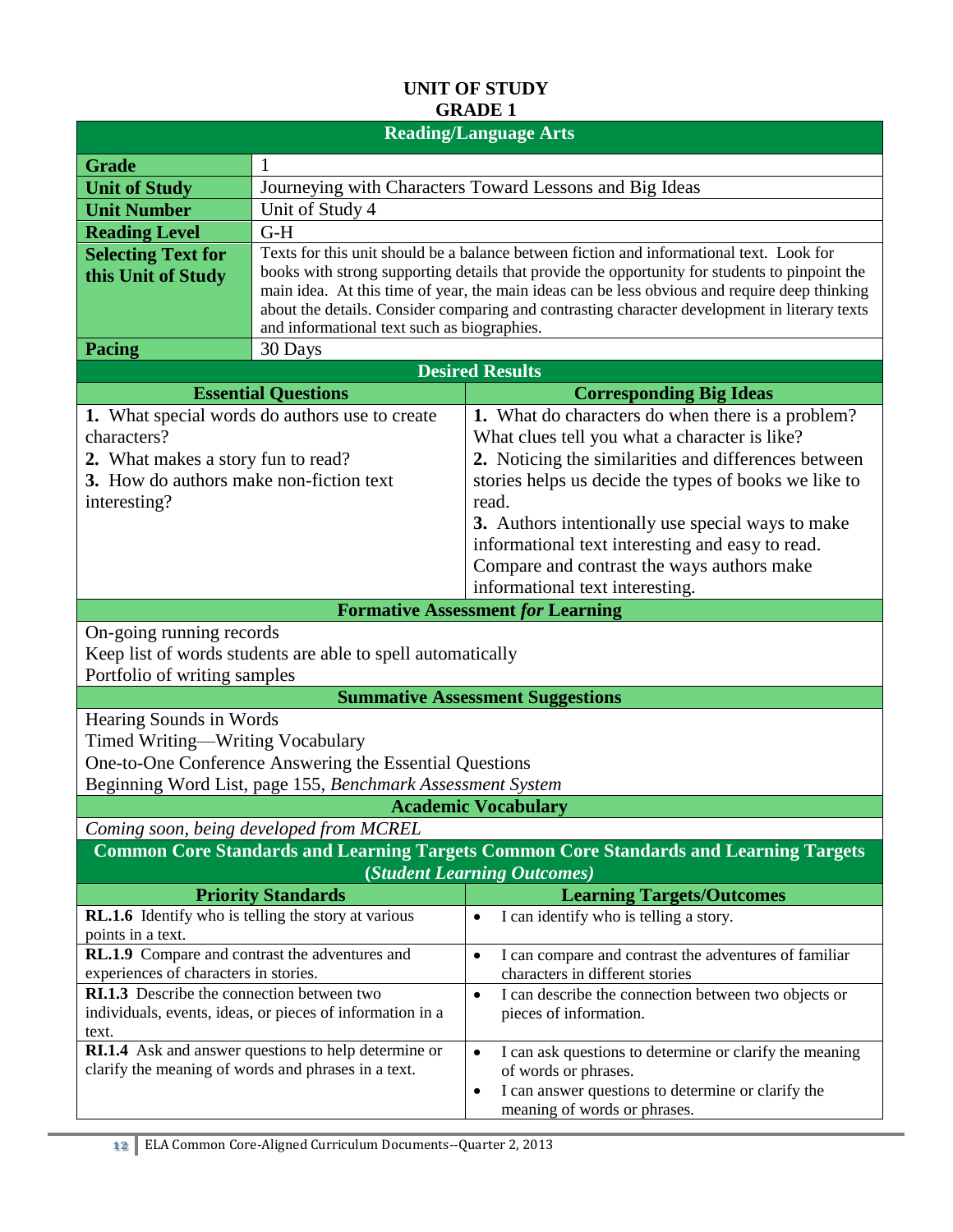| <b>Common Core Standards and Learning Targets</b>                                                                                                                                                                                                                                                                                                           |                                                                                                                                                                                                                                                                                                                                                                                        |  |  |
|-------------------------------------------------------------------------------------------------------------------------------------------------------------------------------------------------------------------------------------------------------------------------------------------------------------------------------------------------------------|----------------------------------------------------------------------------------------------------------------------------------------------------------------------------------------------------------------------------------------------------------------------------------------------------------------------------------------------------------------------------------------|--|--|
| <b>Priority Standards</b>                                                                                                                                                                                                                                                                                                                                   | <b>Learning Targets</b>                                                                                                                                                                                                                                                                                                                                                                |  |  |
| W.1.2 Write informative/explanatory texts in which<br>they name a topic, supply some facts about the topic,<br>and provide some sense of closure.                                                                                                                                                                                                           | I can select a topic and identify facts to share.<br>$\bullet$<br>I can write an informative paper with a topic, facts, and<br>$\bullet$<br>an ending sentence.                                                                                                                                                                                                                        |  |  |
| W.1.3 Write narratives in which they recount two or<br>more appropriately sequenced events, include some<br>details regarding what happened, use temporal words to<br>signal event order, and provide some sense of closure.<br>The intention of placing the standard in this unit is<br>for students to write literary non-fiction such as<br>biographies. | I can write a narrative piece where I retell about two<br>$\bullet$<br>events in order.<br>I can write a narrative piece where I give some details<br>$\bullet$<br>about the events in order.<br>I can write a narrative piece where I provide some sense<br>$\bullet$<br>of closure.                                                                                                  |  |  |
| W.1.5 With guidance and support from adults, focus on<br>a topic, respond to questions and suggestions from<br>peers, and add details to strengthen writing as needed.<br>SL.1.4 Describe people, places, things, and events with<br>relevant details, expressing ideas and feelings clearly.                                                               | I can respond to my peers' questions or suggestions to<br>$\bullet$<br>strengthen my writing.<br>I can add details to strengthen my writing.<br>$\bullet$<br>I can use details to describe people, places, things, and<br>$\bullet$<br>events.<br>I can express ideas and feelings clearly.<br>$\bullet$                                                                               |  |  |
| L.1.1 Demonstrate command of the conventions of<br>standard English grammar and usage when writing and<br>speaking.                                                                                                                                                                                                                                         | I can use different types of nouns (common, proper,<br>$\bullet$<br>possessive).<br>I can use pronouns.<br>$\bullet$<br>I can use verbs to show past/present/future.<br>$\bullet$<br>I can use determiners (-a, -an, -the, -some, -many, -<br>٠<br>each).<br>I can use various types of sentences.<br>٠<br>I can use prepositions.<br>$\bullet$<br>I can use verb tenses.<br>$\bullet$ |  |  |
| <b>L.1.2</b> Demonstrate command of the conventions of<br>standard English capitalization, punctuation, and<br>spelling when writing.                                                                                                                                                                                                                       | I can spell first grade words correctly.<br>$\bullet$<br>I can spell words I don't know by sounding them out<br>$\bullet$<br>and writing down what I hear.<br>I can use conventional spelling for words with common<br>$\bullet$<br>spelling patterns.<br>I use commas in dates.<br>$\bullet$<br>I use accurate punctuation for the type of sentence.<br>$\bullet$                     |  |  |
| L.1.4 Determine or clarify the meaning of unknown<br>and multiple-meaning words and phrases based on grade<br>1 reading and content, choosing flexibly from an array<br>of strategies.                                                                                                                                                                      | I can use context clues to figure out word meaning.<br>$\bullet$<br>I can use prefixes and /or suffixes to figure out word<br>$\bullet$<br>meanings.                                                                                                                                                                                                                                   |  |  |
| <b>L.1.5</b> With guidance and support from adults,<br>demonstrate understanding of figurative language, word<br>relationships and nuances in word meanings.                                                                                                                                                                                                | I can make real-life connections between words in my<br>$\bullet$<br>world (e.g. my bed is cozy).<br>I can tell the difference in meaning between words that<br>$\bullet$<br>are similar (e.g. look, peek, glance, stare, glare, scowl).<br>I can act out words.<br>$\bullet$                                                                                                          |  |  |
| RF.1.2 Demonstrate understanding of spoken words,<br>syllables, and sounds.                                                                                                                                                                                                                                                                                 | I can pronounce the beginning sound in one-syllable<br>$\bullet$<br>words.<br>I can pronounce the middle sound in one-syllable words.<br>$\bullet$<br>I can pronounce the ending sound in one-syllable words.<br>$\bullet$                                                                                                                                                             |  |  |
| RF.1.3 Know and apply grade-level phonics and word<br>analysis skills in decoding words.                                                                                                                                                                                                                                                                    | I can decode two-syllable words by breaking the syllable<br>$\bullet$<br>apart.<br>I can read words with inflectional endings.<br>$\bullet$                                                                                                                                                                                                                                            |  |  |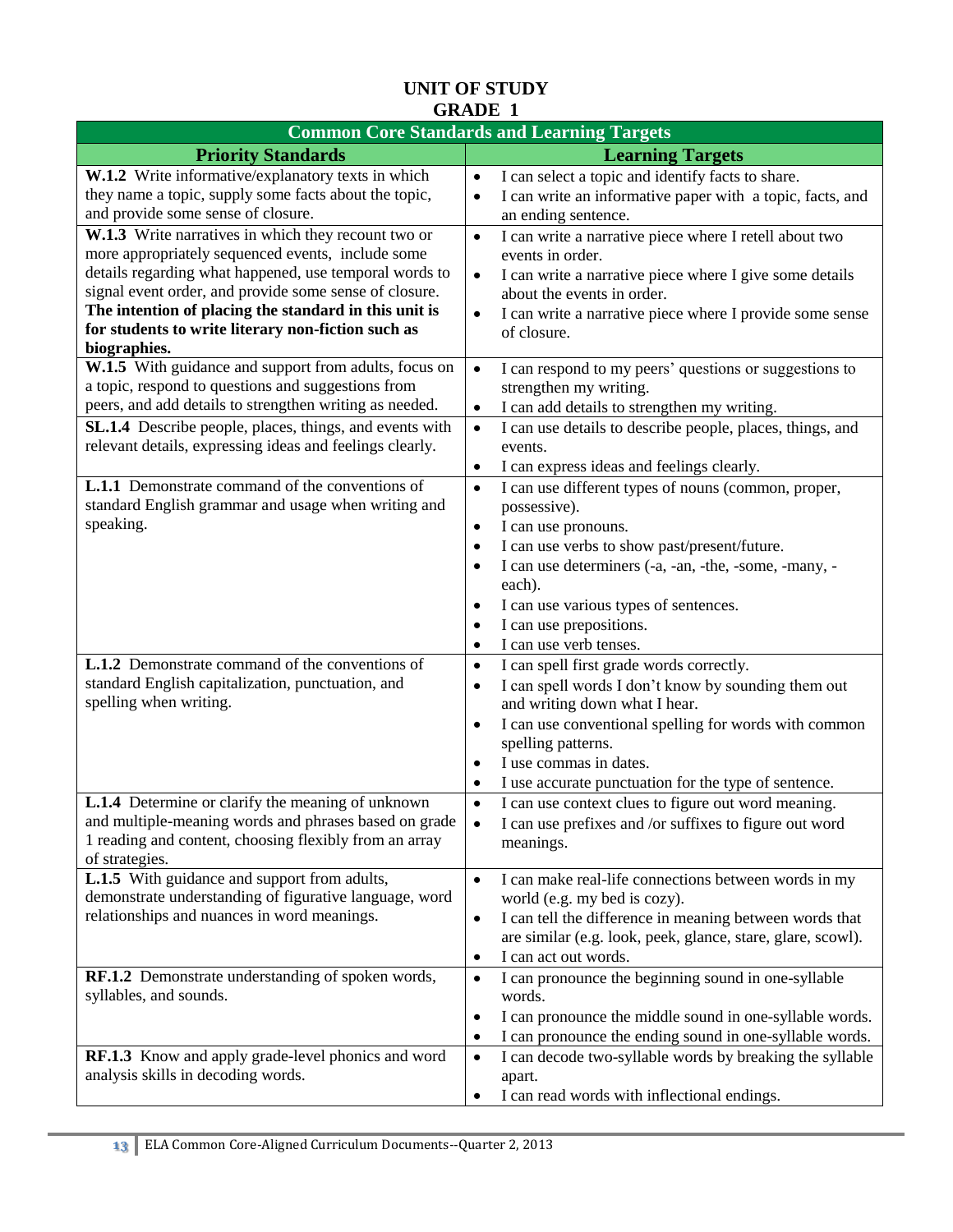| <b>Depth of Knowledge:</b>                         |                                                          |  |  |  |
|----------------------------------------------------|----------------------------------------------------------|--|--|--|
| <b>Cognitive Considerations</b>                    |                                                          |  |  |  |
| "Unwrapped" Concepts                               | "Unwrapped Skills"                                       |  |  |  |
| <b>Students Need to Know</b>                       | <b>Students Need to Be Able to Do</b>                    |  |  |  |
| Meaning                                            | ANALYZE how authors write their characters.              |  |  |  |
| Compare                                            |                                                          |  |  |  |
| Character                                          | COMPARE characters across stories.                       |  |  |  |
| Contrast                                           |                                                          |  |  |  |
| Infer                                              | EVALUATE how authors approach topics in                  |  |  |  |
| Predict                                            | informational texts.                                     |  |  |  |
| Connection                                         |                                                          |  |  |  |
| Cause                                              | DETERMINE topics that would be interesting to            |  |  |  |
| Effect                                             | research.                                                |  |  |  |
| Multiple-Meaning Words                             |                                                          |  |  |  |
| <b>Context Clues</b>                               | EXAMINE informational text and use it as a mentor        |  |  |  |
| Prefixes                                           | text for creating a research activity.                   |  |  |  |
| <b>Suffixes</b>                                    |                                                          |  |  |  |
| Opinion                                            | <b>DESIGN</b> a research project from a personal inquiry |  |  |  |
| Convince                                           | question.                                                |  |  |  |
| Conclusion                                         |                                                          |  |  |  |
| Cause                                              |                                                          |  |  |  |
| Effect                                             |                                                          |  |  |  |
| Vowel                                              |                                                          |  |  |  |
| <b>Blend</b>                                       |                                                          |  |  |  |
| Segment                                            |                                                          |  |  |  |
| Substitute                                         |                                                          |  |  |  |
| Verb                                               |                                                          |  |  |  |
| Research                                           |                                                          |  |  |  |
| Information                                        |                                                          |  |  |  |
| Organization                                       |                                                          |  |  |  |
| Theme                                              |                                                          |  |  |  |
| Lesson (life lesson from a story)                  |                                                          |  |  |  |
|                                                    | <b>Instructional Content</b>                             |  |  |  |
| <b>Reading Workshop</b><br><b>Writing Workshop</b> |                                                          |  |  |  |
| <u>n 10 anos l</u><br>$\mathbf{X}$                 | $\alpha$ .<br>$\sim$<br>$\sim$                           |  |  |  |

| <b>Reading Skill</b> | <b>Word Study</b>              | <b>Genre Structure</b>                               | <b>Grammar</b>     |
|----------------------|--------------------------------|------------------------------------------------------|--------------------|
| Main Ideas and       | <b>Phonemic Awareness:</b>     | <b>Informative/Explanatory</b>                       | Complete sentences |
| Details              | <b>Phonemic Awareness</b>      | Writing                                              | Writing question   |
|                      | (substituting medial and final |                                                      | sentences          |
|                      | phonemes)                      | Write books and short                                |                    |
| Questioning          | <b>Phonics:</b>                | pieces that are enjoyable<br>to read and at the same |                    |
|                      | Long o and Long u              | time give information to                             |                    |
|                      |                                | readers about a topic.                               |                    |
|                      | <b>Vocabulary:</b>             |                                                      |                    |
| Lesson 16 in HMH     | Multiple-meaning words         |                                                      |                    |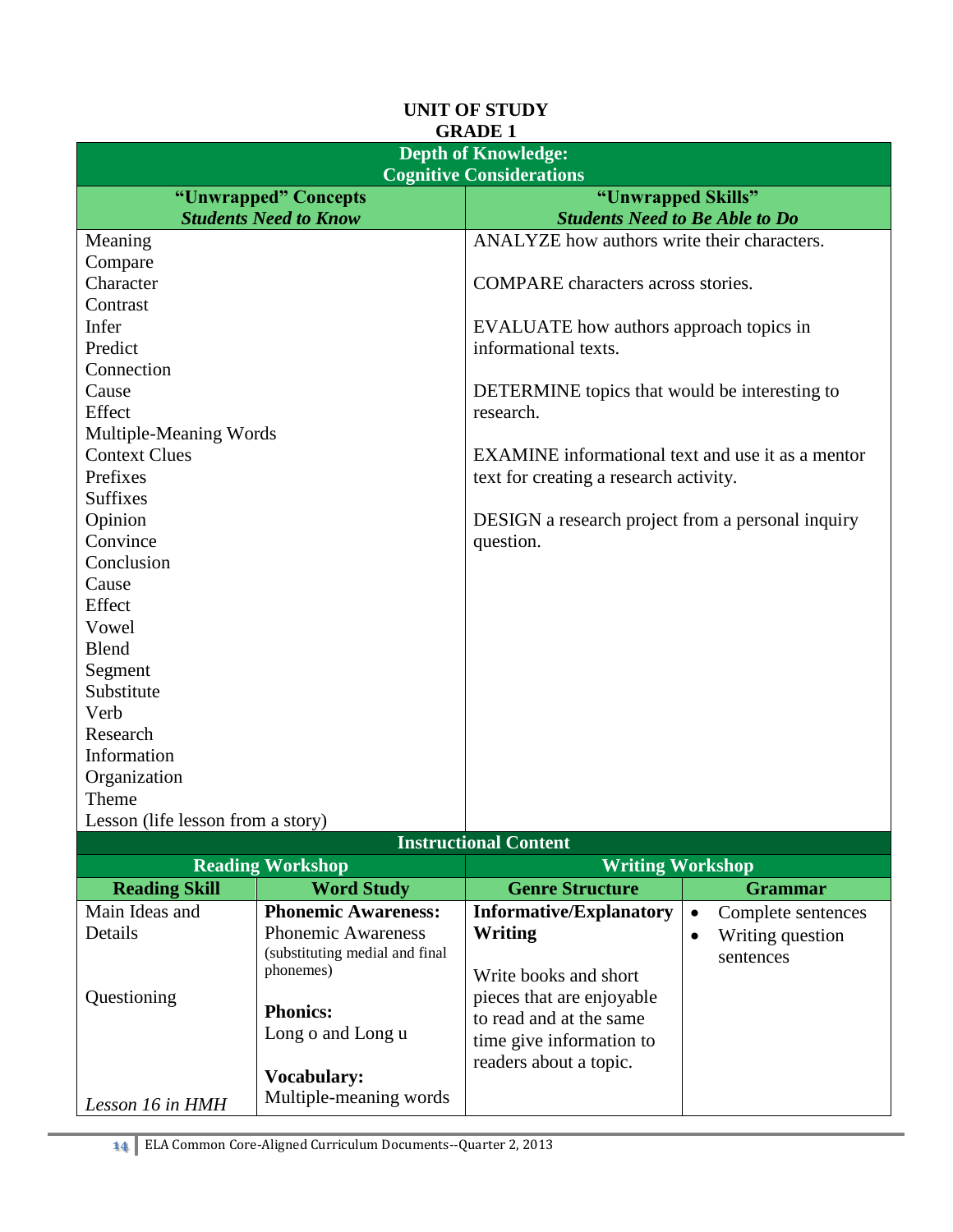|                                                               |                                                                                                                                                                                                                      |                                                                                                                                                             | <b>Instructional Content</b>                                                                                     |  |  |  |  |
|---------------------------------------------------------------|----------------------------------------------------------------------------------------------------------------------------------------------------------------------------------------------------------------------|-------------------------------------------------------------------------------------------------------------------------------------------------------------|------------------------------------------------------------------------------------------------------------------|--|--|--|--|
|                                                               | <b>Reading Workshop</b>                                                                                                                                                                                              | <b>Writing Workshop</b>                                                                                                                                     |                                                                                                                  |  |  |  |  |
| <b>Reading Skill</b>                                          | <b>Word Study</b>                                                                                                                                                                                                    | <b>Genre Structure</b>                                                                                                                                      | <b>Grammar</b>                                                                                                   |  |  |  |  |
| Compare and<br>Contrast<br>Visualizing                        | <b>Phonemic Awareness:</b><br><b>Phonemic Awareness</b><br>(substituting medial and final<br>phonemes)<br><b>Phonics:</b> Long e<br>Vowel pairs: ee, ea,<br>Final combos: ng, nk                                     | <b>Informative/Explanatory</b><br>Writing<br>Select interesting<br>information to include in a<br>piece of writing.                                         | Kinds of sentences<br>$\bullet$<br>Use periods,<br>exclamation points,<br>and question marks<br>as ending marks. |  |  |  |  |
| Lesson 17 in HMH                                              | Vocabulary: Context<br>Clues                                                                                                                                                                                         |                                                                                                                                                             |                                                                                                                  |  |  |  |  |
| <b>Reading Skill</b>                                          | <b>Word Study</b>                                                                                                                                                                                                    | <b>Genre Structure</b>                                                                                                                                      | <b>Grammar</b>                                                                                                   |  |  |  |  |
| Author's Purpose<br>Summarizing<br>Lesson 18 in HMH           | <b>Phonemic Awareness:</b><br>Substitute medial phonemes<br>and final phonemes<br><b>Phonics:</b><br>Vowel pairs: ai, ay<br>Contractions: 'll, 'd<br>Phonograms: -ay, -ain<br>Vocabulary: Multiple-<br>meaning words | <b>Informative/Explanatory</b><br>Writing<br>Understand literary<br>nonfiction is writing that<br>engages the reader and<br>also teaches them new<br>ideas. | Capitalization of<br>$\bullet$<br>months, days,<br>holidays<br>Commas in dates<br><b>Types of Sentences</b>      |  |  |  |  |
| <b>Reading Skill</b>                                          | <b>Word Study</b>                                                                                                                                                                                                    | <b>Genre Structure</b>                                                                                                                                      | <b>Grammar</b>                                                                                                   |  |  |  |  |
| Conclusions<br><b>Descriptive Details</b><br>Lesson 19 in HMH | <b>Phonemic Awareness:</b><br>Substitute medial<br>phonemes and segment<br>syllables<br><b>Phonics:</b><br>Vowel Pairs: oa, ow<br>Contractions 've, 're<br>Phonograms -ow, -oat<br>Vocabulary: Synonyms              | <b>Strengthening Narrative</b><br><b>Writing</b><br>Tell a story across several<br>pages in order to develop<br>the story or idea.                          | Using exact and<br>$\bullet$<br>technical words<br>Using future tense<br>$(will$ and to)                         |  |  |  |  |
| <b>Reading Skill</b>                                          | <b>Word Study</b>                                                                                                                                                                                                    | <b>Genre Structure</b>                                                                                                                                      | <b>Grammar</b>                                                                                                   |  |  |  |  |
| Cause and Effect<br>Infer/Predict<br>Lesson 20 in HMH         | <b>Phonemic Awareness:</b><br>Combine and segment<br>syllables, recognize syllables<br><b>Phonics:</b><br>Compound words, short<br>vowel<br>Vocabulary: Compound<br>words                                            | <b>Strengthening Narrative</b><br><b>Writing</b><br>Develop voice as a writer<br>through telling own stories or<br>memoires from own life.                  | Prepositions<br>$\bullet$<br>Prepositional phrases                                                               |  |  |  |  |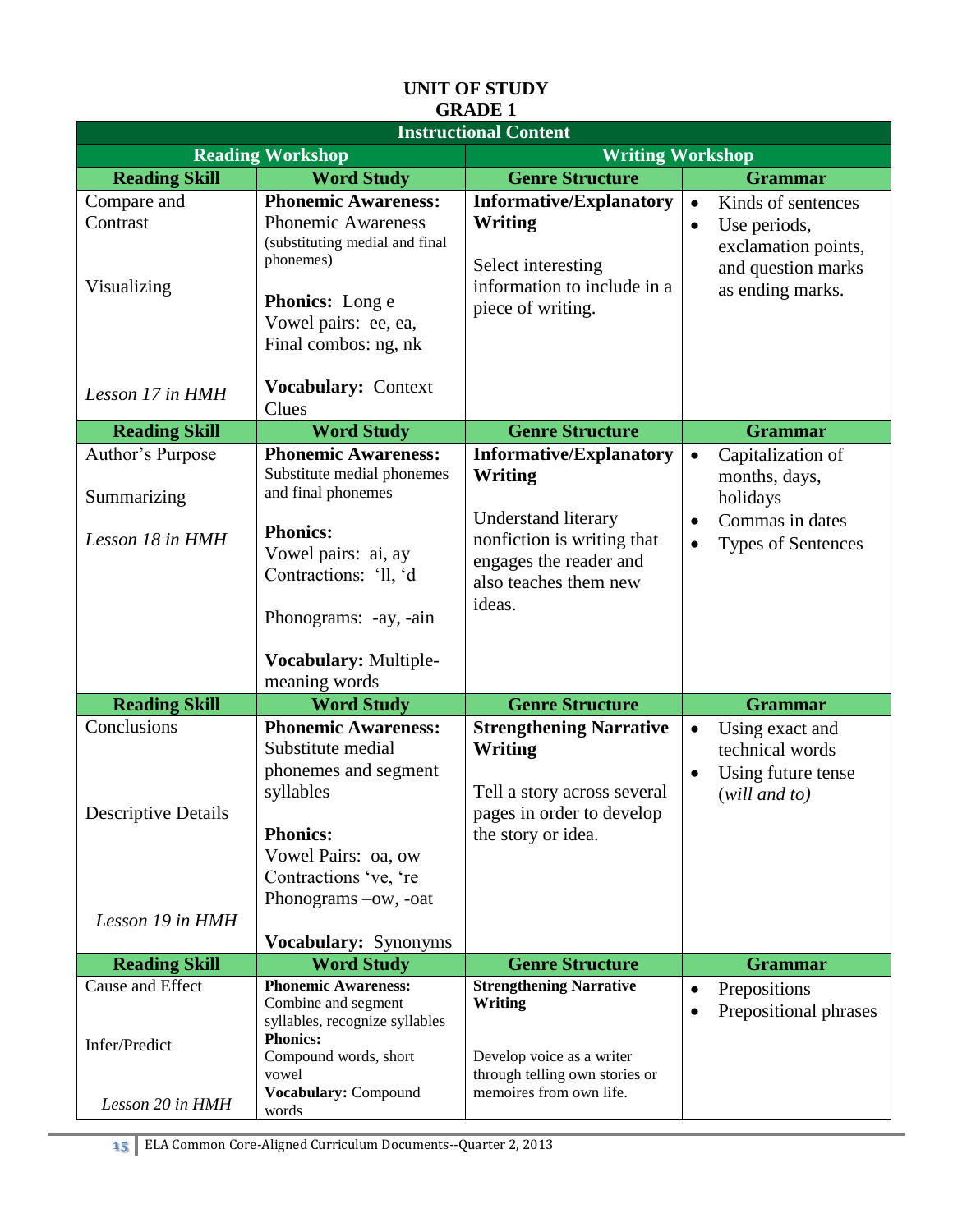#### **Resources for Planning and Instruction**

**Anchor Chart Suggestions**

Cause and Effect:

<http://missaugello.blogspot.com/2013/04/cause-and-effect-anchor-chart.html> <http://indulgy.com/post/oxcABn6XW1/cause-effect-anchor-chart>

Main Idea:<http://indulgy.com/post/kiu7zyXpd1/main-idea-anchor-chart>

#### **Websites**

- [http://www.readwritethink.org/classroom-resources/student-interactives/animal-inquiry-](http://www.readwritethink.org/classroom-resources/student-interactives/animal-inquiry-30020.html)[30020.html](http://www.readwritethink.org/classroom-resources/student-interactives/animal-inquiry-30020.html)
- [http://www.readwritethink.org/classroom-resources/lesson-plans/investigating-animals-using](http://www.readwritethink.org/classroom-resources/lesson-plans/investigating-animals-using-nonfiction-187.html)[nonfiction-187.html](http://www.readwritethink.org/classroom-resources/lesson-plans/investigating-animals-using-nonfiction-187.html)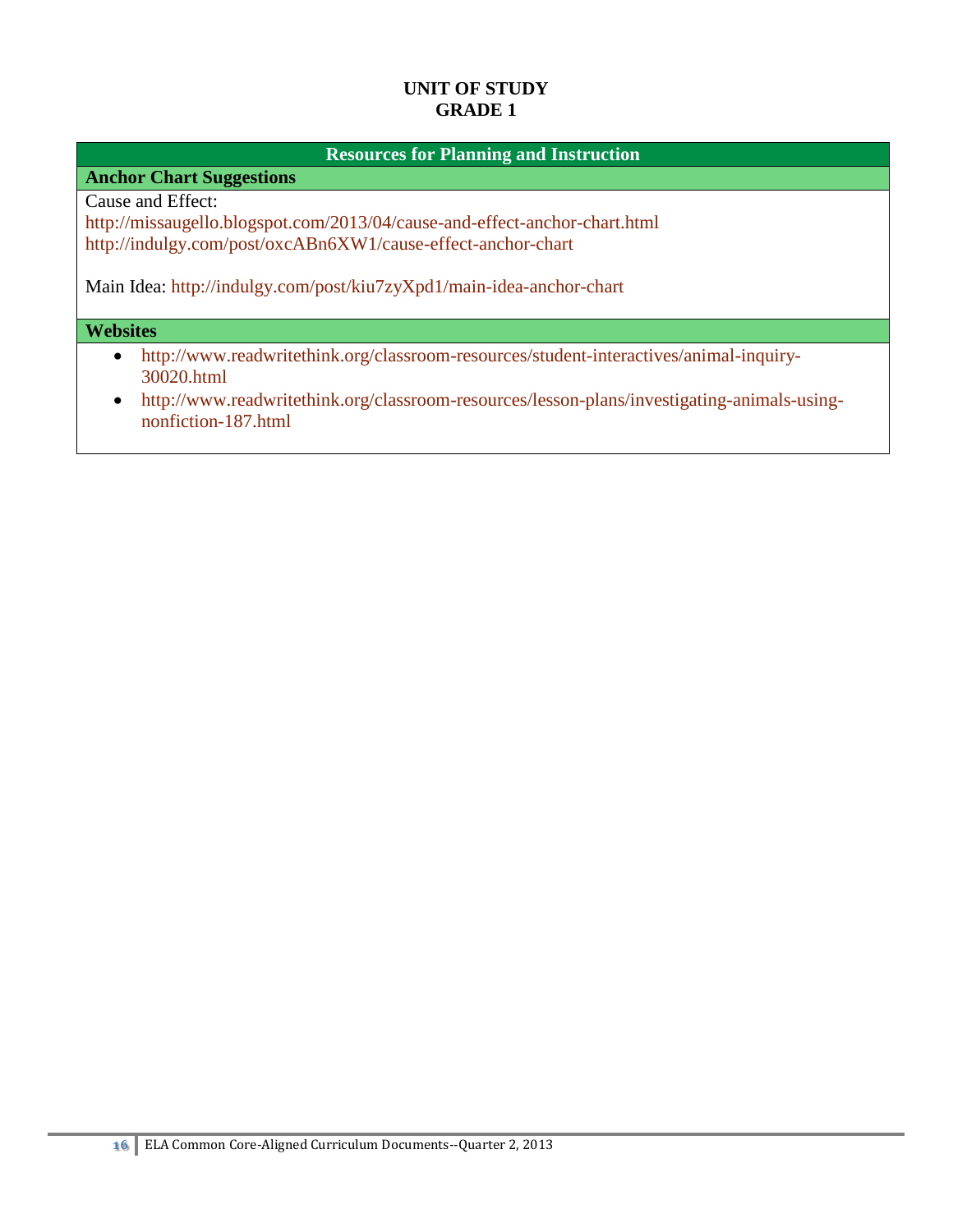# **EVIDENCE OF LEARNING—QUARTER 2 GRADE 1**

|                                      | <b>READING/Literature</b>                                                                                                                                                                                                                 |                                                                                                                                                                                                                                                                                                                                                                                                                        |                                                               |           |  |
|--------------------------------------|-------------------------------------------------------------------------------------------------------------------------------------------------------------------------------------------------------------------------------------------|------------------------------------------------------------------------------------------------------------------------------------------------------------------------------------------------------------------------------------------------------------------------------------------------------------------------------------------------------------------------------------------------------------------------|---------------------------------------------------------------|-----------|--|
|                                      | Common<br>Core<br><b>Standards</b>                                                                                                                                                                                                        | <b>Suggested Learning Targets</b>                                                                                                                                                                                                                                                                                                                                                                                      | <b>Assessment</b><br><b>Ideas</b>                             | Date/Task |  |
| <b>Uses Key Ideas and</b><br>Details | RL.1.2.<br>Retell stories,<br>including key<br>details, and<br>demonstrate<br>understanding of<br>their central<br>message or<br>lesson.                                                                                                  | I can retell (Put into my own words) stories<br>$\bullet$<br>using key details.<br>I can define central message or lesson (the<br>$\bullet$<br>overall idea an author is trying to share).<br>I can determine the central message or<br>lesson found in a story using key details.                                                                                                                                     | Conferring<br>with Student                                    |           |  |
| Craft and Structure                  | <b>RL.1.4.</b><br>Identify<br>words and<br>phrases<br>suggesting<br>feelings or<br>appeal to the<br>senses.<br>RL.1.5.<br>Explain major<br>differences<br>between<br>books that tell<br>stories and<br>books that<br>give<br>information, | I can identify words or phrases in a text that<br>$\bullet$<br>relate to my senses and feelings.<br>I can explain the differences between fiction<br>$\bullet$<br>and non-fiction texts.                                                                                                                                                                                                                               | Checklist<br>Writing<br>Samples<br>Conferring<br>with Student |           |  |
|                                      | RL.1.6.<br>Identify who is<br>telling the story<br>at various<br>points in a text.                                                                                                                                                        | I can identify the characters in a story.<br>$\bullet$<br>I can recognize when more than one<br>$\bullet$<br>character is telling the story.<br>I can identify when the character telling the<br>story changes.<br>I can identify the character telling the story<br>$\bullet$<br>at any point.                                                                                                                        |                                                               |           |  |
| Extends Knowledge                    | RL.1.9.<br>Compare and<br>contrast the<br>adventures and<br>experiences of<br>characters in<br>stories.                                                                                                                                   | I can identify characters in stories I read or<br>$\bullet$<br>hear.<br>I can describe the adventures and<br>$\bullet$<br>experiences of characters in stories I read or<br>hear.<br>I can compare the adventures and<br>$\bullet$<br>experiences of characters by telling how<br>they are alike.<br>I can contrast the adventures and<br>$\bullet$<br>experiences of characters by telling how<br>they are different. | Conferring<br>with Student                                    |           |  |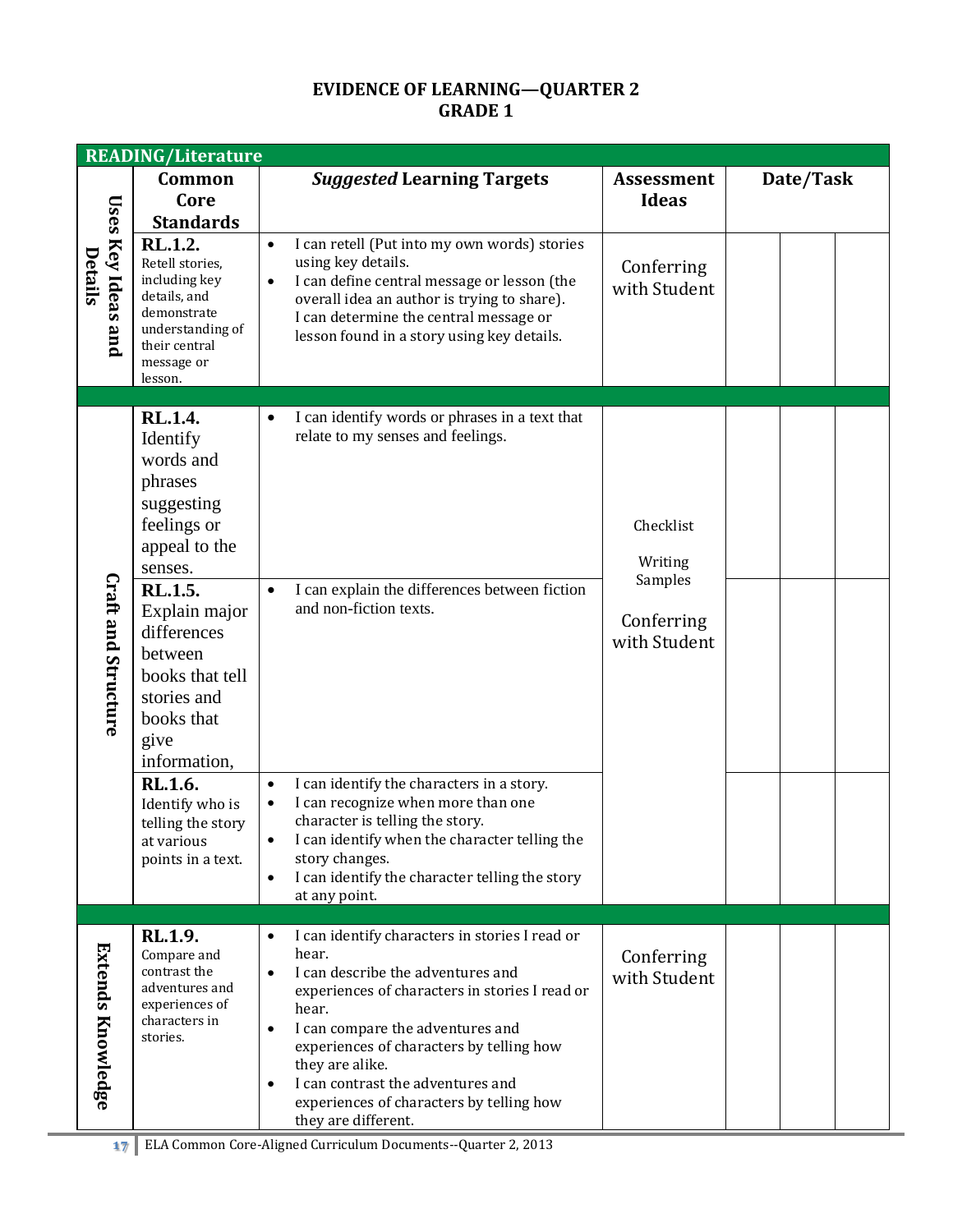#### **EVIDENCE OF LEARNING—Quarter 2 GRADE 1**

|                             | <b>READING/Informational Text</b>                                                                                                                                                                                  |                                                                                                                                                                                                                                                                                                                                                                     |                                                     |           |
|-----------------------------|--------------------------------------------------------------------------------------------------------------------------------------------------------------------------------------------------------------------|---------------------------------------------------------------------------------------------------------------------------------------------------------------------------------------------------------------------------------------------------------------------------------------------------------------------------------------------------------------------|-----------------------------------------------------|-----------|
|                             | <b>Common Core</b><br><b>Standards</b>                                                                                                                                                                             | <b>Suggested Learning Targets</b>                                                                                                                                                                                                                                                                                                                                   | <b>Assessment</b><br><b>Ideas</b>                   | Date/Task |
| Key Ideas and Details       | RI.1.3.<br>Describe the<br>connection<br>between two<br>individuals,<br>events, ideas, or<br>pieces of<br>information in a<br>text                                                                                 | I can identify individuals, events, ideas, or<br>$\bullet$<br>pieces of information in a text.<br>I can describe a connection between two<br>$\bullet$<br>individuals in a text.<br>I can describe a connection between two<br>$\bullet$<br>events in ta text.<br>I can describe a connection between two ideas<br>$\bullet$<br>or pieces of information in a text. | Teacher<br><b>Observations</b><br>Teacher-Student   |           |
|                             | RI.1.4.<br>Ask and answer<br>questions to help<br>determine or<br>clarify the<br>meaning of words<br>and phrases in a<br>text.                                                                                     | I can identify unknown or unclear words and<br>$\bullet$<br>phrases.<br>I can clarify or learn the meaning of words and<br>$\bullet$<br>phrases by asking and answering questions.                                                                                                                                                                                  | Conferencing                                        |           |
|                             |                                                                                                                                                                                                                    |                                                                                                                                                                                                                                                                                                                                                                     |                                                     |           |
| Craft and Structure         | <b>RI.1.5.</b> Know<br>and use various<br>text features (e.g.,<br>headings, tables<br>of contents,<br>glossaries,<br>electronic menus,<br>icons) to locate<br>key facts or<br>information in a<br>text.<br>RI.1.6. | I can use various text features to locate<br>$\bullet$<br>information.<br>I can tell whether I got information from<br>$\bullet$                                                                                                                                                                                                                                    | <b>Picture Walks</b><br>Observation<br>Conferencing |           |
|                             | Distinguish<br>between<br>information<br>provided by<br>pictures or other<br>illustrations and<br>information<br>provided by the<br>words in a text.                                                               | the text or from illustrations.                                                                                                                                                                                                                                                                                                                                     |                                                     |           |
| Knowledge<br><b>Extends</b> | <b>RI.1.7</b><br>Uses<br>illustrations to<br>describe key<br>ideas                                                                                                                                                 | I can use the pictures to identify main<br>$\bullet$<br>ideas in a text.<br>I summarize my learning from text<br>$\bullet$<br>(orally).<br>Identifies similarities and differences<br>$\bullet$<br>between texts.                                                                                                                                                   | <b>Picture Walks</b><br>Observation<br>Conferencing |           |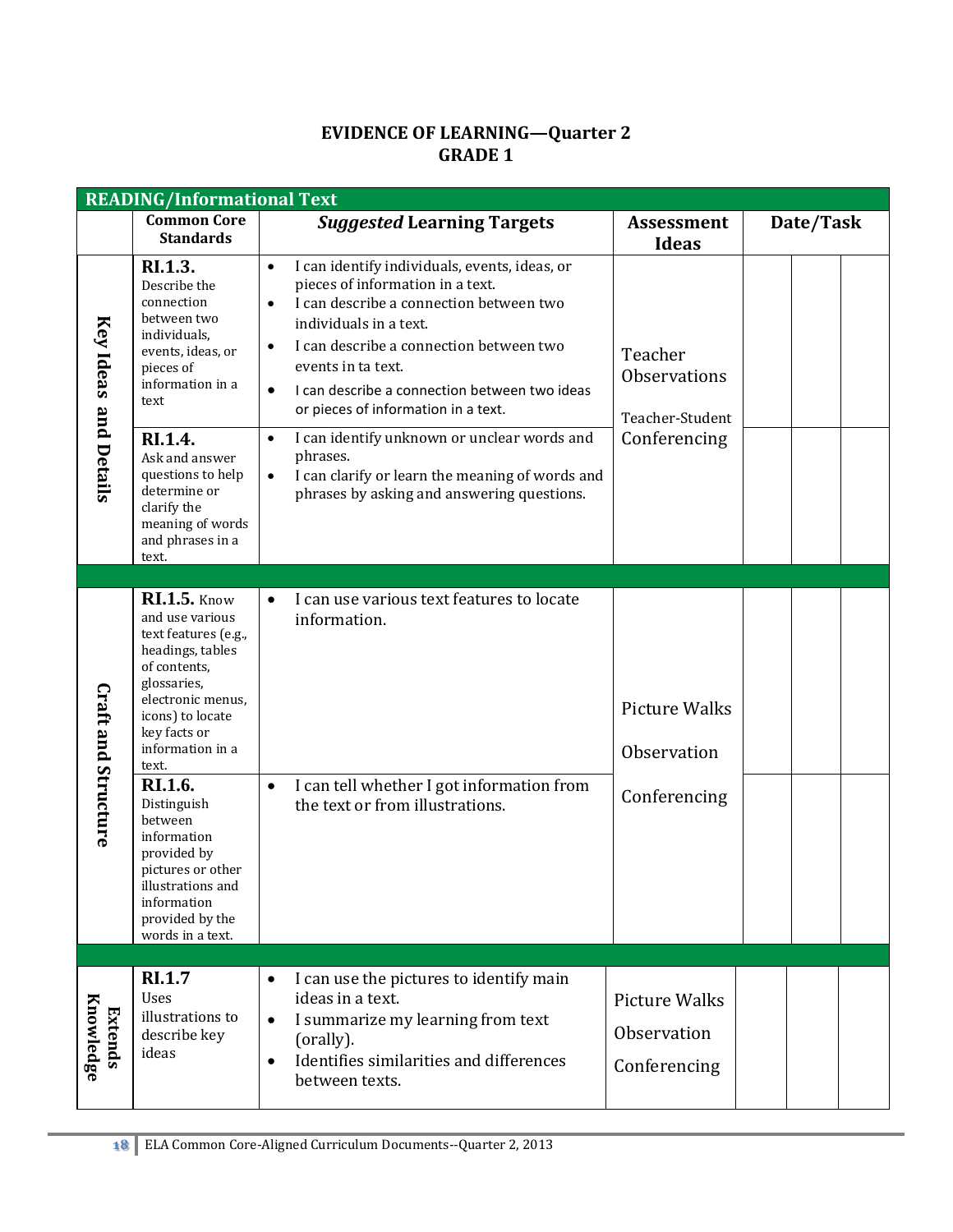# **EVIDENCE OF LEARNING—Quarter 2 GRADE 1**

|                            |                                                                 | <b>READING/Foundational Skills</b>                                                                                                                                                                                                                                                                                                                                                                                                                                                                                       |                                                                                |  |  |
|----------------------------|-----------------------------------------------------------------|--------------------------------------------------------------------------------------------------------------------------------------------------------------------------------------------------------------------------------------------------------------------------------------------------------------------------------------------------------------------------------------------------------------------------------------------------------------------------------------------------------------------------|--------------------------------------------------------------------------------|--|--|
| <b>Concepts of Print</b>   | <b>RF.1.1</b><br>Features of<br>a sentence                      | $\bullet$<br>I can identify letters, words, and sentences.<br>I can recognize that words are combined to make<br>$\bullet$<br>sentences.<br>I can recognize that the first word in a sentence is<br>$\bullet$<br>capitalized.<br>I can distinguish features of a sentence (first word,<br>$\bullet$<br>capitalization, ending punctuation).<br>I can recognize that words are separated by spaces<br>before and after them.<br>I can recognize that a sentence ends with a<br>$\bullet$<br>punctuations mark.            | Concepts of<br>Print                                                           |  |  |
| Phonological Awareness     | <b>RF.1.2</b><br>Phonemes<br>in Syllables,<br>Sounds &<br>Words | I can produce single-syllable words by<br>$\bullet$<br>blending sounds, including consonant blends.<br>I can isolate and pronounce initial, medial<br>$\bullet$<br>vowel, and final sounds in spoken single-<br>syllable words.<br>I can segment a spoken single-syllable words<br>$\bullet$<br>into their complete sequence of individual<br>sounds.<br>I know the difference between short and long<br>$\bullet$<br>vowel sounds in single-syllable spoken<br>words.<br>I understand the word "syllable".<br>$\bullet$ | Running<br>Record<br>Phonological<br>Awareness<br>Activities and<br>Assessment |  |  |
| <b>Recognition</b><br>Mord | <b>RF.1.3</b><br>Decoding<br>of Syllables,<br>Sounds &<br>Words | I know every syllable must have a vowel sound.<br>$\bullet$<br>I can decode two-syllable words that follow basic<br>$\bullet$<br>patterns.<br>I can decode by breaking words into syllables.<br>$\bullet$<br>I can read words with inflectional endings.<br>$\bullet$                                                                                                                                                                                                                                                    | Writing<br>Samples                                                             |  |  |
| Fluency                    | <b>RF.1.4</b><br>Emergent-<br>level<br>fluency                  | I stop at ending punctuation.<br>$\bullet$<br>I read in phrases.<br>$\bullet$<br>I read dialogue with expression.<br>$\bullet$                                                                                                                                                                                                                                                                                                                                                                                           | Running<br>Record                                                              |  |  |

# **EVIDENCE OF LEARNING—Quarter 2**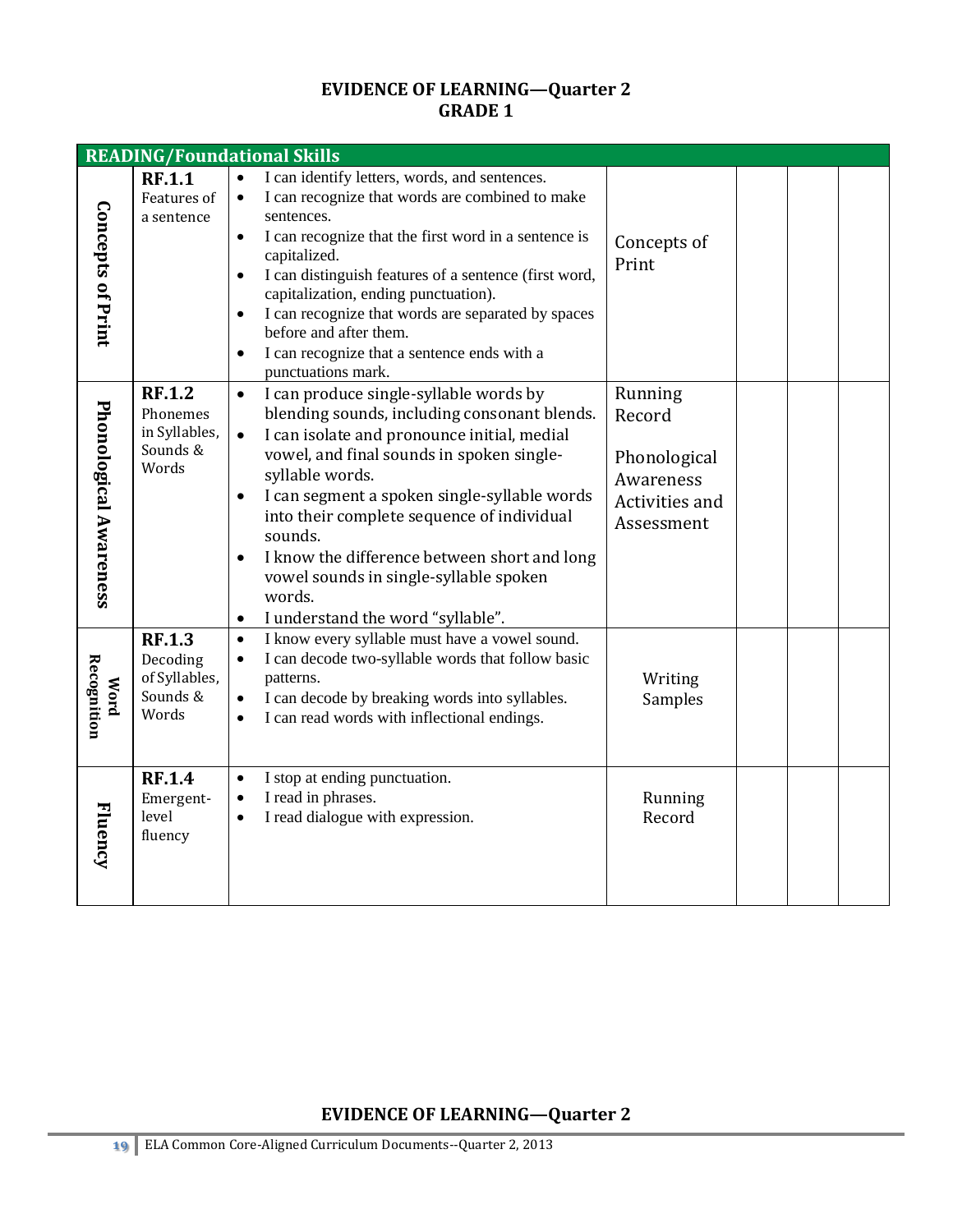# **GRADE 1**

|                                                 | <b>LANGUAGE ARTS/Writing</b>                                                   |                                                                                                                                                                                                                                                                                                                                                                                                                                                                                                                                      |                                   |           |
|-------------------------------------------------|--------------------------------------------------------------------------------|--------------------------------------------------------------------------------------------------------------------------------------------------------------------------------------------------------------------------------------------------------------------------------------------------------------------------------------------------------------------------------------------------------------------------------------------------------------------------------------------------------------------------------------|-----------------------------------|-----------|
|                                                 | Common<br>Core<br><b>Standards</b>                                             | <b>Suggested Learning Targets</b>                                                                                                                                                                                                                                                                                                                                                                                                                                                                                                    | <b>Assessment</b><br><b>Ideas</b> | Date/Task |
| Multiple Types of Writing                       | W.1.1<br>Write<br>opinion<br>pieces.<br>W.1.2<br>Write<br>informative<br>texts | I can write an opinion piece where I give a topic<br>$\bullet$<br>or name of a book.<br>I can write an opinion piece where I provide an<br>$\bullet$<br>opinion on the topic.<br>I can write an opinion piece where I give a reason<br>$\bullet$<br>to support my opinion.<br>I can write an opinion piece where I provide<br>$\bullet$<br>some sense of closure.<br>I can select a topic and identify facts to share.<br>$\bullet$<br>I can write an informative paper with a topic,<br>$\bullet$<br>facts, and an ending sentence. | Writing<br>Samples                |           |
| <b>Publishes Writing</b><br><b>Produces and</b> | W.1.5<br>Share<br>with peer                                                    | I can remember what I have been taught to<br>$\bullet$<br>offer feedback. (e.g. How to add details to<br>writing.)<br>I can listen to a peer read their writing and<br>$\bullet$<br>provide a statement of feedback.                                                                                                                                                                                                                                                                                                                 | Observation<br>Checklists         |           |
| <b>Use Research</b><br><b>Skills</b>            | W.1.7<br>Participate<br>in shared<br>research<br>and writing<br>projects.      | I can participate in research projects with my<br>$\bullet$<br>classmates.                                                                                                                                                                                                                                                                                                                                                                                                                                                           | Observation<br>Checklists         |           |